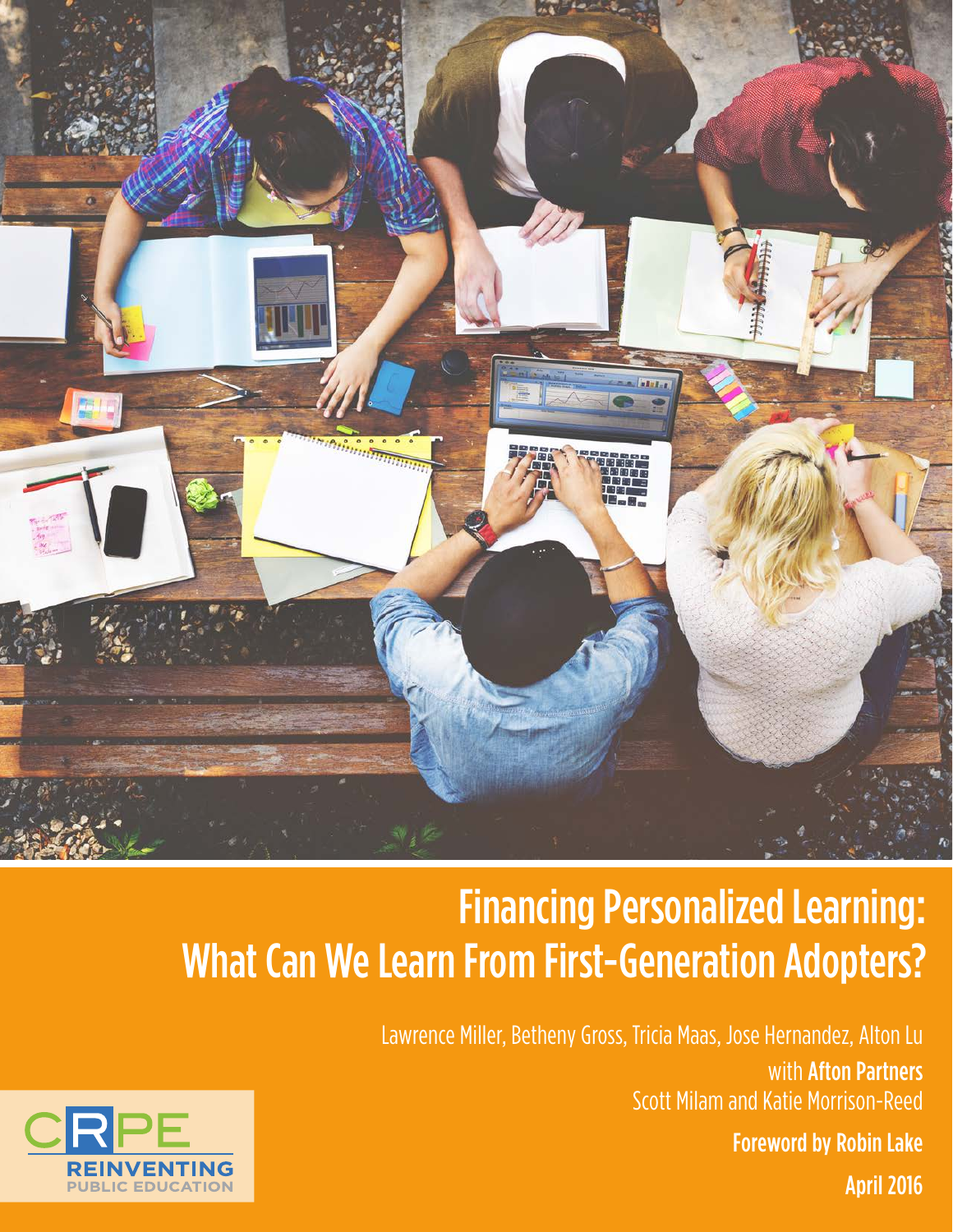# ABOUT THIS REPORT

### ACKNOWLEDGMENTS

This report was made possible by a grant from the Bill & Melinda Gates Foundation. We thank the Foundation for its support. However, the statements made and views expressed are solely the responsibility of the authors. We would also like to thank Scott Benson and Marguerite Roza for providing valuable feedback on an early version of this paper. Finally, we are indebted to all of the school, charter management organization, and district leaders who generously gave their time to this research by welcoming us into their buildings, participating in interviews, and compiling several years of their organizations' projected and actual financial information.

## ABOUT THE CENTER ON REINVENTING PUBLIC EDUCATION

Through research and policy analysis, CRPE seeks ways to make public education more effective, especially for America's disadvantaged students. We help redesign governance, oversight, and dynamic education delivery systems to make it possible for great educators to do their best work with students and to create a wide range of high-quality public school options for families. Our work emphasizes evidence over posture and confronts hard truths. We search outside the traditional boundaries of public education to find pragmatic, equitable, and promising approaches to address the complex challenges facing public education. Our goal is to create new possibilities for the parents, educators, and public officials who strive to improve America's schools. CRPE is a nonpartisan, self-sustaining organization affiliated with the University of Washington Bothell. Our work is funded through private philanthropic dollars, federal grants, and contracts.

### ABOUT AFTON PARTNERS

Afton Partners' mission is to support America's public education organizations by advising on and implementing financial strategies that sustain effective educational systems and programs. We provide financial consulting and related operational advisory services to public school districts, charter management organizations, foundations and private investors who support education reform.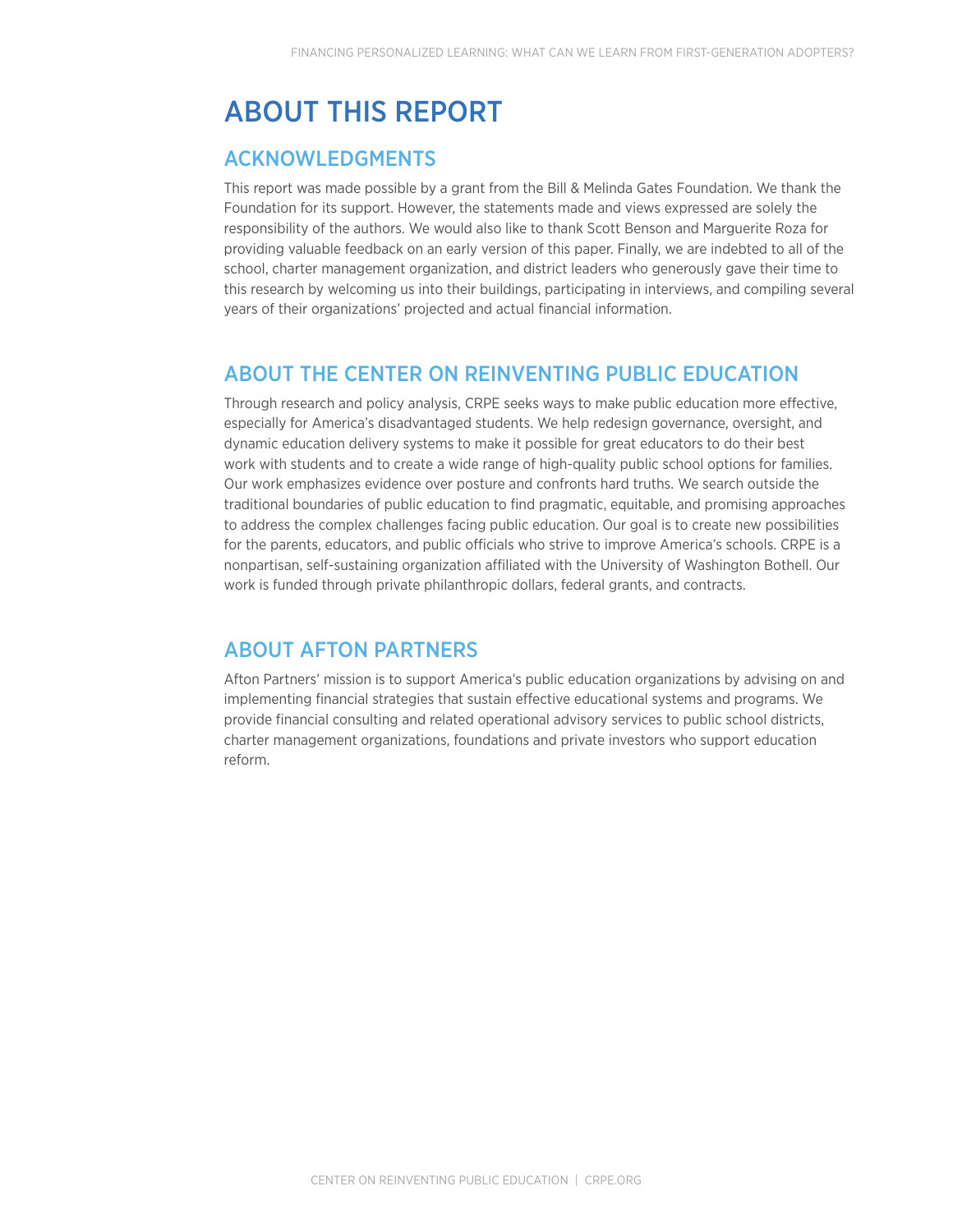# **Table of Contents**

| Appendix A: Complete Sample of 2012 and 2013 Cohorts of the NGLC25 22 |    |
|-----------------------------------------------------------------------|----|
| Appendix B: Revenues in Sample Personalized Learning Schools 23       |    |
|                                                                       |    |
|                                                                       |    |
|                                                                       | 30 |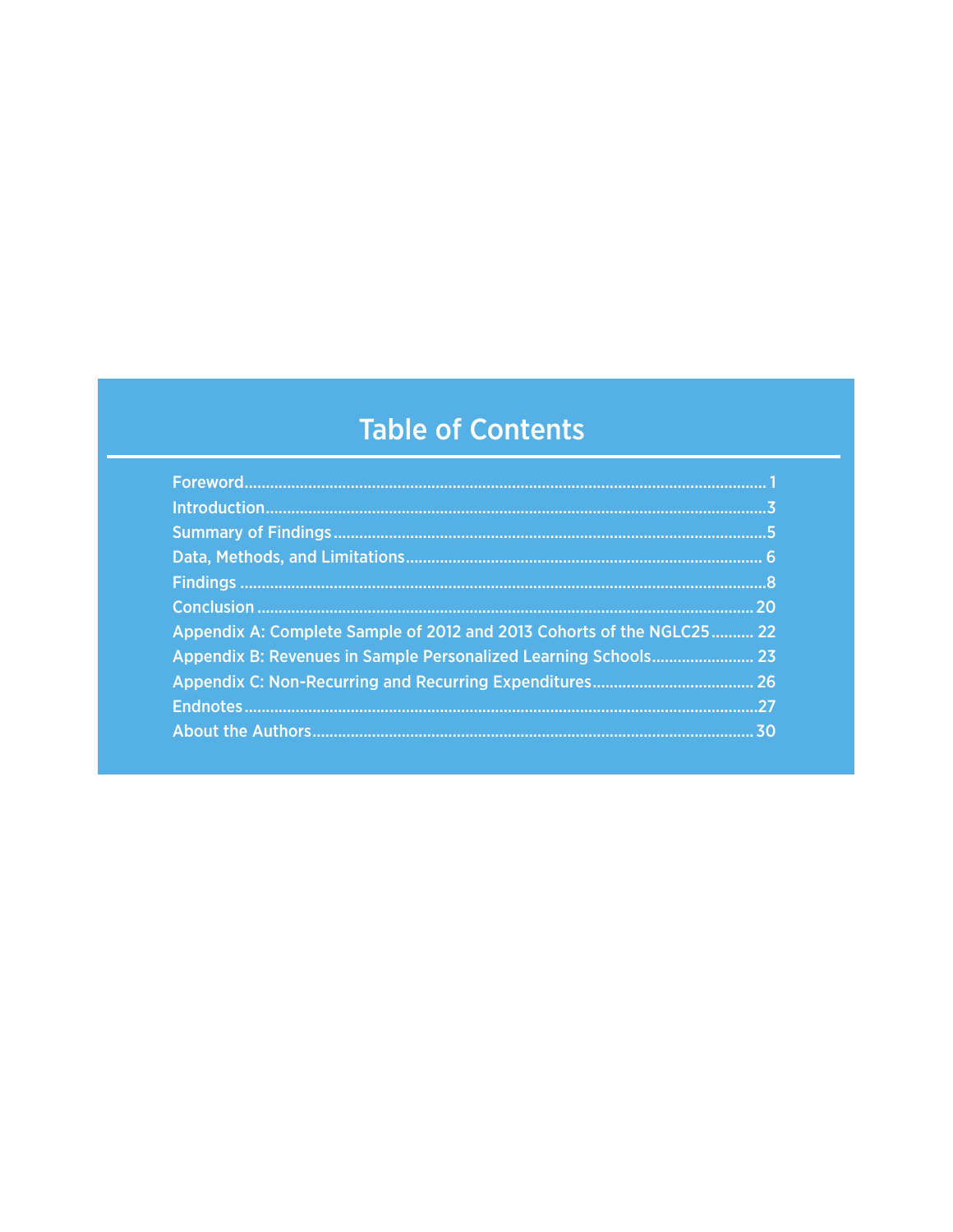# Foreword

For decades, teachers in public and private school settings have struggled with the same challenges: How to make sure students who are falling behind can catch up quickly? How to make sure those students who are mastering material quickly are not held back? How to make sure students don't fall through the cracks and disengage?

Education leaders, policymakers, and philanthropies increasingly believe that the answer is personalized learning—tailoring learning to individual students' strengths, needs, and personal interests, and often integrating technology, in order to boost student outcomes. But shifting traditional classrooms to this model requires a sea change in our schools.

Hundreds of schools across the country are designing new schools or transforming existing ones. Though the specifics vary by school, most personalized learning schools aim to adjust instruction and staffing models to maximize learning opportunities for each student. The basic idea is that rather than "teaching to the middle," teachers will be able to truly differentiate instruction using a variety of strategies to meet individual student needs. At least in theory, this approach can help each student master as much content as fast as he or she is able, while also making sure that no student falls behind.

However, reorganizing time, talent, technology, and physical space to support these new learning approaches takes investments of money and time. There are dozens of philanthropies, new support organizations, and policy groups dedicated to helping schools implement this model, and philanthropy has supported most of the start-up costs for many of these schools. More than 100 schools in at least 15 states are implementing personalized learning models with support from the Bill & Melinda Gates Foundation.

If personalized learning models prove promising enough for more widespread adoption, we will need to know how such schools can be developed and sustained at scale. It is also important to address whether personalized learning, as many fear and others hope, means that schools will begin to substitute technology for labor.

At the Center on Reinventing Public Education, we have taken the first systematic look at costs associated with implementing personalized learning schools, how leaders of these schools choose to allocate their funds, and what it might take to make personalized learning financially sustainable on public dollars. We studied 16 charter elementary and secondary schools with a wide range of personalized learning models from across the country (we were unable to get comparable data on district schools). All of these schools have received significant financial support through the Gates Foundation's Next Generation Learning Challenges (NGLC), perhaps the earliest and most significant philanthropic investment in personalized learning to date. (The Gates Foundation also funded our study.)

This was a study of a particular set of schools. Almost all were brand new so would encounter some start-up costs, regardless. All were supported with significant grants. All were charter schools, so have different spending and revenue patterns than district schools. That said, this first look at the finances of personalized learning is valuable in uncovering costs and spending patterns that are likely unique to the personalized learning context, enabling educators and policymakers interested in the model to learn from these early frontrunners and, ideally, more clearly understand the potential fiscal implications.

What we know from these schools is that there is no single start-up "cost" to personalized learning. The schools in our sample spent what they had, sometimes a lot, sometimes very little. In some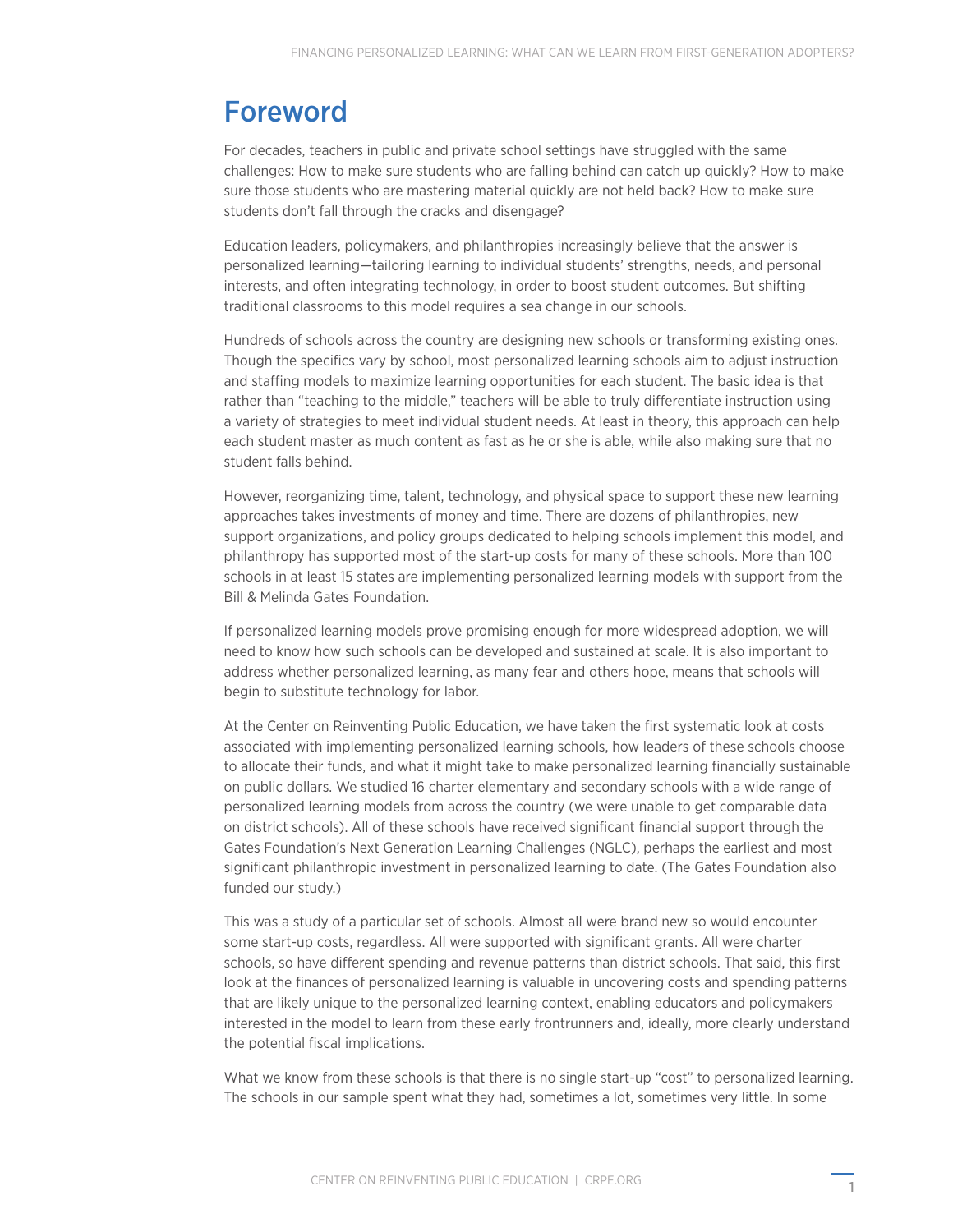<span id="page-4-0"></span>ways, it should be heartening for those considering implementing this model to see that some schools have spent as little as \$7,400 per student to start their schools, little more than typical start-up costs. (In a fully virtual school, start-up costs ere even lower: \$5,300 per pupil.)

A caution to those considering adopting personalized learning models: schools routinely underestimated costs in their start-up planning in two areas: hefty consulting fees for teacher training, and costly facility remodeling and purchasing. These big-ticket items point out the need for better up-front planning and strategy around training teachers to successfully implement personalized learning, as well as thinking through the costs of creating the kinds of spaces that are better suited to personalized learning, where students are often required to move in ways outside the traditional classroom design.

This study should reassure those who worry that teachers will be replaced by technology under personalized models. When schools were faced with budget trade-offs, they typically cut technology costs in order to preserve small class sizes and staff positions. However, the fact that schools viewed technology as a "luxury good," not an essential instructional tool, may also be cause for concern if these decisions were driven more by habit and teacher preference rather than what is best for students and the most productive use of resources.

Whether personalized learning schools can afford expensive staffing models and expensive technology after private funding runs out is an open question. We found that while schools are reducing their overall reliance on private philanthropic dollars as enrollment grows, it's unclear if some schools will ever be able to run their personalized learning models purely on taxpayer dollars. About a third of the schools we studied showed significant, and sometimes even increasing, reliance on private funds for ongoing or recurring costs (as opposed to one-time costs during the start-up or implementation phase). These trends are reminiscent of the early days of charter management organizations, many of which overestimated how quickly enrollment growth would enable them to become financially self-sustaining while underestimating the start-up and ongoing costs and time needed to develop the systems vital to ensuring quality. Philanthropies would be wise to require districts and schools asking for start-up funds in support of personalized learning to demonstrate that their business plans incorporate realistic projections and risk management plans.

These are still the early days of personalized learning. Now is the time for experimentation and adaptation based on lessons learned from the pioneers of this educational movement. This study provides what we hope is just the beginning of a strong evidence base for understanding realistic budget and policy planning for start-up and ongoing expenses, productivity, fiscal trade-offs, and short- and long-term financial sustainability. The magnitude of dollars, and more importantly, educator and student time, being invested in these schools is already significant and likely to grow exponentially. We need to think hard about how to use scarce public and private dollars to their greatest effect so that personalized learning can achieve its promise.

Robin Lake, Director Center on Reinventing Public Education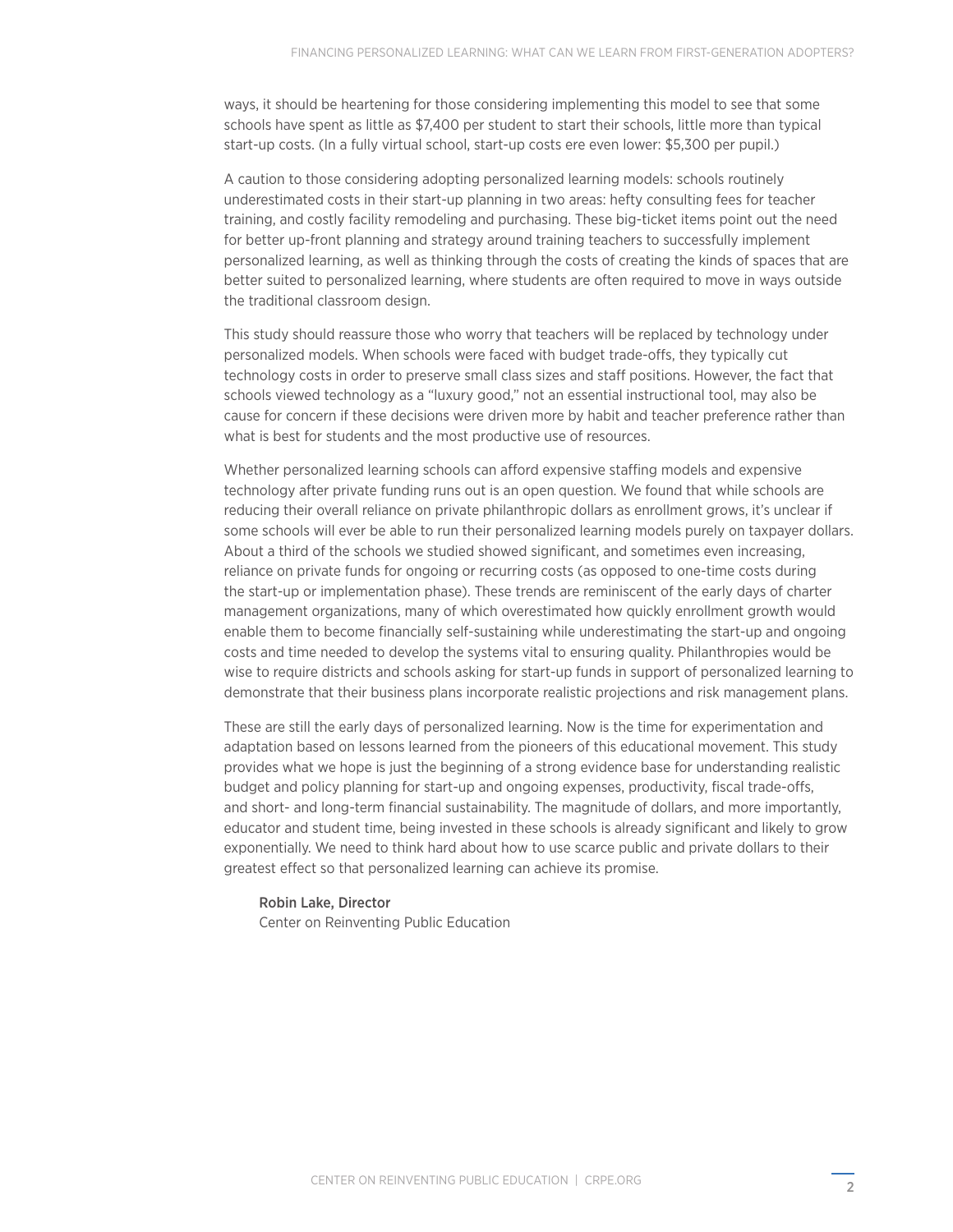# <span id="page-5-0"></span>Introduction

Most classrooms today look a lot like the classrooms of a hundred years ago. Students in traditional classrooms are usually offered a one-size-fits-all education: one teacher, around 25 to 30 students, and some sort of screen, board, or other display at the front of the room to convey information. In more "progressive" classrooms, kids may engage in projects or group activities, but even then there are limited opportunities for students to move through material at their own pace. Students who haven't mastered content are too often left behind because the teacher needs to move on, and students who have already mastered content are forced to wait, limiting their potential growth. Content offered by the teacher may be dry and uninteresting to one student and fascinating to another.

As American school leaders seek ways to dramatically improve academic outcomes for an increasingly diverse student body and prepare them to thrive in an increasingly global economy, many philanthropies and school districts are placing big bets on new school and classroom models that are designed to offer a more personal and individualized learning experience and solve chronic operational challenges.<sup>[1](#page-29-0)</sup> Among the first of these initiatives was the Next Generation Learning Challenges (NGLC), supported by the Bill & Melinda Gates Foundation. NLGC has awarded planning and launch grants to four waves of grantees (44 total schools and support organizations) that are focused on innovating and adopting new, personalized instructional approaches. These new approaches to education strive to solve a variety of instructional challenges, from managing large classes to differentiating instruction to meet the needs of students who learn at different paces, to managing the cost of expanding educational demands with limited public dollars.

Broadly classified as "personalized learning" (PL) models, NGLC schools' approaches vary substantially. But leaders are united by their goal to provide students with highly differentiated academic and social learning experiences. Personalized learning does not necessarily utilize technology, but many PL schools leverage technology and other strategies so that pedagogy, curriculum, and learning environments can be tailored to individual student needs.

### COMMON ELEMENTS OF PERSONALIZED LEARNING INCLUDE:

- 1. Learner Profiles that detail students' strengths, areas for growth, and goals.
- 2. Personal Learner Paths that tailor content, instruction, and assessment to students' individual needs, interests, and skills.
- 3. Competency-Based Progression, in which students only progress to more advanced content when they have proven mastery of prerequisite concepts.
- 4. Flexible Learning Environments, in which all school structures and systems adapt to best meet students' learning needs.

Personalized learning is intuitively attractive to many educators, parents, and students. And many schools are looking to adopt some form of a technology-supported PL model. However, understanding the start-up and ongoing costs of personalized learning models—as well as the resource tradeoffs schools must consider—is key to PL's success and expansion. Insight into how some PL schools allocate their resources differently from one another is central to helping the field understand the key components and sustainability of today's school models that incorporate technology and other tools in an attempt to dramatically accelerate student learning.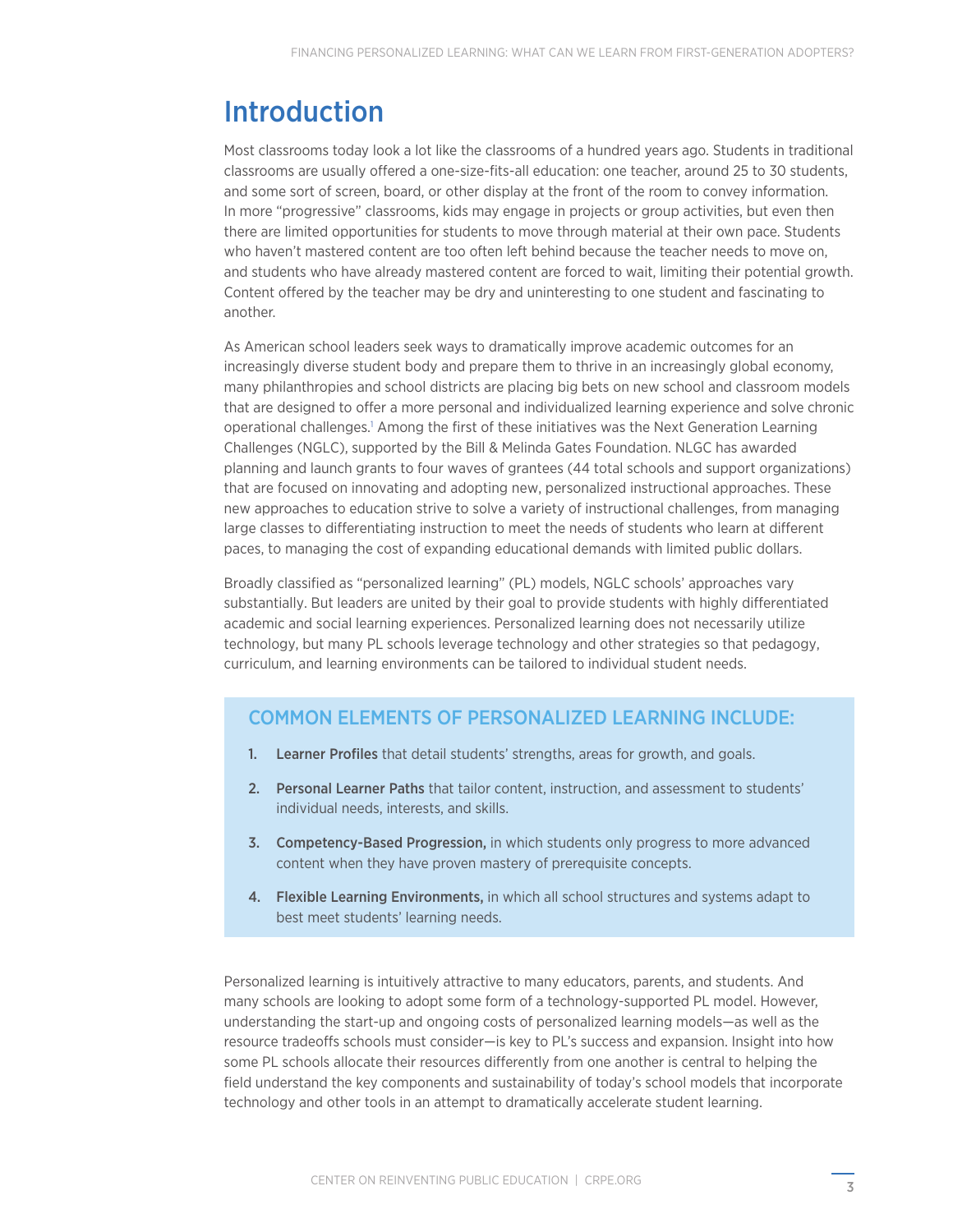<span id="page-6-0"></span>For the past three years, the Center on Reinventing Public Education (CRPE) has been conducting the first comprehensive study of how much personalized learning schools spend and how PL school leaders choose to allocate their funds. Using data from 25 NGLC grantee schools, we set out to learn:

- **•** How much money have NGLC schools using personalized learning received from public and private sources, and how have they spent their money?
- **•** How did actual spending in NGLC schools using PL compare to their anticipated spending? When spending varied substantially from budget projections, what accounted for these differences?
- **•** To what extent have NGLC schools using PL reduced their dependence on private money over time?

### NEXT GENERATION LEARNING CHALLENGES SCHOOL MODELS

School models supported by NGLC vary substantially in how they use technology and their overall educational approach, but two primary approaches to personalizing learning emerged from the NGLC sample during our study. The first model (most often seen in elementary schools) maintained the traditional classroom by grade structure, but within the classroom the teacher ran several stations through which students rotated. One station typically involved students working on a computer or tablet. For example, one school used three stations—one small group station where the teacher provided students instruction and support, one or more independent practice stations where students completed online or offline work based on their individual needs, and one peer station where students collaborated to solve high-level problems.

A second model (primarily at the middle and high school level) used a combination of internships, project-based learning, and individualized online learning paths to make education accessible and meaningful to every student.<sup>[2](#page-29-3)</sup> Notably, many schools in our sample changed (and continue to change) their approach to PL as their leaders have learned what works for their students and teachers.

Working in partnership with CRPE, Afton Partners collected school-level revenue and expense data from 25 NGLC schools that launched their programs in the 2012-13 and 2013-14 school years. Sixteen of the 25 NGLC schools were charters, and nine were traditional district-run schools. This report exclusively reflects data from the 16 charter schools, all but one of which opened as new schools.<sup>[3](#page-29-1)</sup> CRPE also conducted two rounds of extensive interviews with 20 school leaders in 11 states, providing rich descriptions and context that help to explain patterns we observed in the financial data[.4](#page-29-2) We also conducted site visits to four schools—two on the west coast, one in the Midwest, and one on the east coast—to observe first-hand the various ways these schools reorganized their use of time, talent, technology, and space.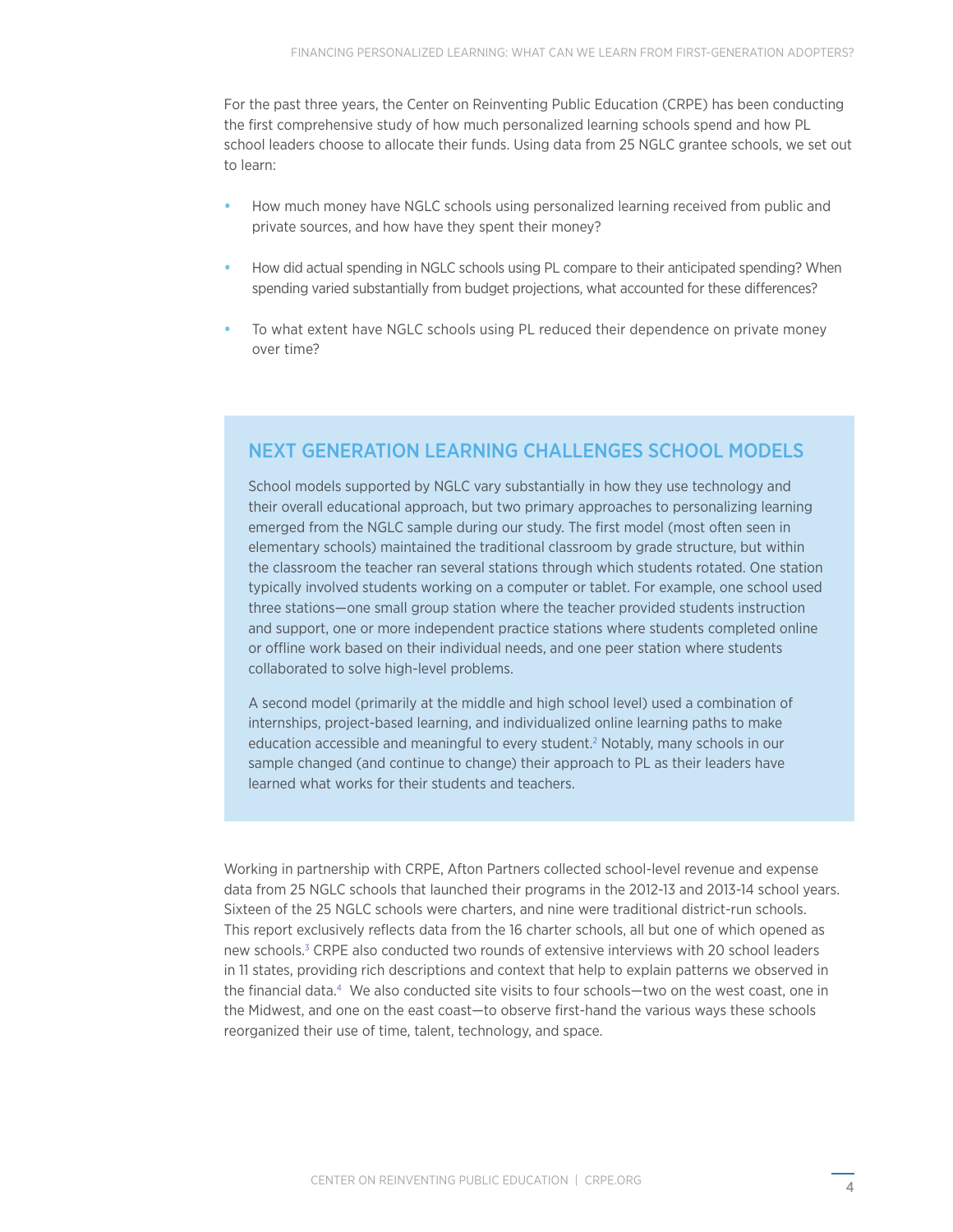# <span id="page-7-0"></span>Summary of Findings

Per-pupil revenue and expenses varied considerably across schools in our sample. Although the three highest spending schools spent over \$20,000 per student in their first year of operation, several schools in our sample embarked on this work with revenues near or even below the 2013 national average of \$12,000 per student, even including private funding.<sup>5</sup> Despite these vast differences in available resources and subsequent spending, several themes emerged from the data that may inform the experiences of future PL school leaders.

- 1. The total amount personalized learning schools spent on their programs was largely spent on salaries, facilities, and operations—not technology. The spending categories in the PL schools we studied are fairly typical of any school in its first or second year of operation or implementing a new program; most funds are spent on staff and facilities during both planning and operational years. The unique designs of these schools, however, likely had some impact on spending. Visions for a highly personalized teaching and learning approach can limit suitable facilities options or increase renovation costs. In response to intensive staff development and technical support needs, school leaders often elected to spend on high-cost consulting services and technology infrastructure development.
- 2. One-time costs associated with starting a PL school can be substantial, but not always. Starting any school comes with a set of expenses that it must incur in the early days but will never (or rarely) have to pay for again. The schools in our sample met a variety of circumstances and start-up needs, but salary costs in a planning year, spending on facilities, developing a tech infrastructure, and consultant support in schools' first years of operation were often among the most significant of these non-recurring expenses (NRE). Average NRE increased during the three-year period for which we have data, hitting a high of nearly \$250,000 in the five schools for which we have two years of operational data.<sup>[6](#page-29-5)</sup> However, the schools anticipate that these costs will stabilize and drop as schools become more established.
- 3. Start-up expenses, revenue forecasts, and enrollment projections are easy to get wrong. While non-recurring start-up costs are always difficult to anticipate, they are even more so in innovative PL contexts given the newness of the designs. Schools almost universally underestimated start-up expenses and often overestimated revenues, particularly revenue driven by total enrollment. Schools in the sample faced particular challenges recruiting the number of students they hoped to enroll and accurately predicting facilities needs.
- 4. When faced with financial trade-offs, schools tend to protect human capital and reduce **technology spending.** Twelve of the 16 schools included in this study missed their enrollment projections for their first year of operation.<sup>[7](#page-29-6)</sup> This resulted in lower than expected revenues and tough financial tradeoffs. In the wake of these enrollment and budget shortfalls, schools spent only marginally less than they planned on human capital, often resulting in smaller class sizes than the schools had originally anticipated. Schools enabled low student-to-instructional staff ratios, as well as some unanticipated facilities costs, by spending substantially less than they planned on technology—on average, schools spent 44 percent less on software than they anticipated. In general, the schools we studied treated technology as a luxury good—they paid for it when they had extra money to spend and reduced it when they were short on resources.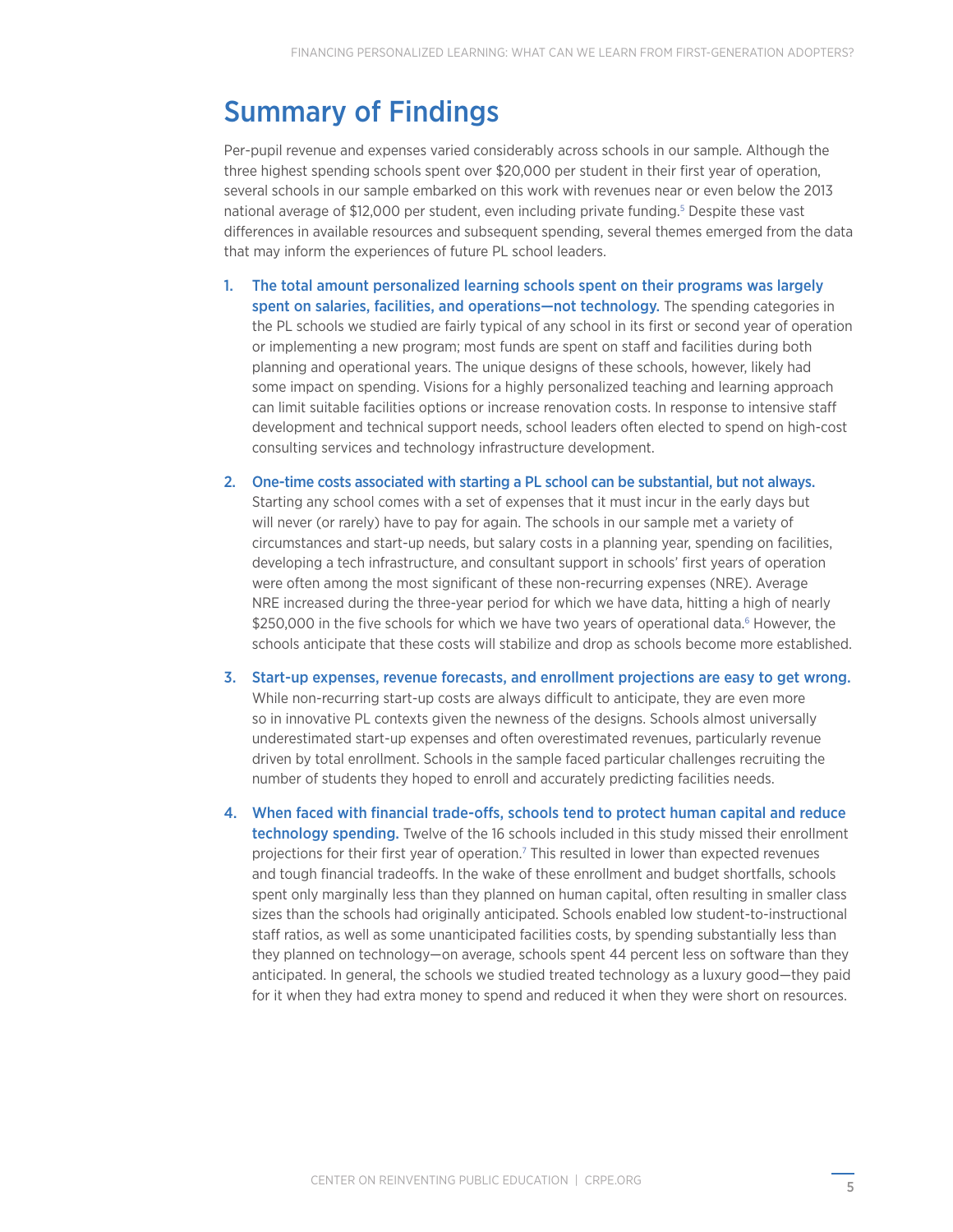<span id="page-8-0"></span>5. Schools appear to be reducing their reliance on private supports, but their long-term financial sustainability is still unclear. Buoyed by philanthropic support, 13 of the 16 schools in our sample ran budget surpluses in their first year of operation. However, 9 of the 16 schools used private dollars to pay for recurring expenses that will continue after private funding dries up. Still in their early days of operation, it is impossible to know at this time whether these schools will be able to sustain their current personalized learning models on public dollars alone, but all of the schools have so far managed to steadily shrink their overall reliance on private funding.

Some of these insights into NGLC schools' experiences, gleaned principally from descriptive financial analysis, are common to all charter schools. These schools, however, presented two distinct challenges that are worth highlighting. First, it seems difficult to estimate technology expenses and enrollment in PL schools. With rapid innovation in the technology sector, this issue is understandable. Failure to meet enrollment expectations, while common among start-up schools, was concerning in that these missed projections seemed to set off a sequence of resource decisions that ultimately altered many of the schools' models.

Second, school leaders are much more reluctant to invest in information technology than we expected. Justifications varied from taking a wait-and-see approach for market leaders to emerge, to a reliance on the tried-and-true approach to instruction until the charter contract is renewed.

As PL schools expand, leaders will be well-served addressing these two issues early and often in their planning year and beyond.

# Data, Methods, and Limitations

We obtained self-reported financial information from two cohorts of NGLC schools: those that opened in 2012 and those that opened in 2013. We refer to these schools as the "2012 cohort" and the "2013 cohort." Nine district and charter schools were awarded NGLC grants in the 2012 cohort and 16 schools were awarded grants in the 2013 cohort. We excluded 3 of those 25 schools from all of our analyses due to incomplete data.[8](#page-29-7)

We later eliminated all district schools from this analysis because we found that they inconsistently reported district-level costs such as utilities, custodial/cleaning, and food services. Unlike the charter schools, which reported the dollars allocated to their central charter management organization (CMO), most district schools did not report centrally provided resources. This reporting difference made it difficult to draw comparisons between the allocation decisions of district and charter schools.

Removing district schools from the sample left us with a sample of 16 charter schools—seven in the 2012 cohort and nine in the 2013 cohort. All but one of the schools included here were new start-ups (one 2013 cohort school was a redesign). The sample includes elementary, middle, and high schools, located in eight states and the District of Columbia. (See Appendix A for an overview of the schools and data included in this analysis, and Table 1 for a summary of the schools' demographic information.)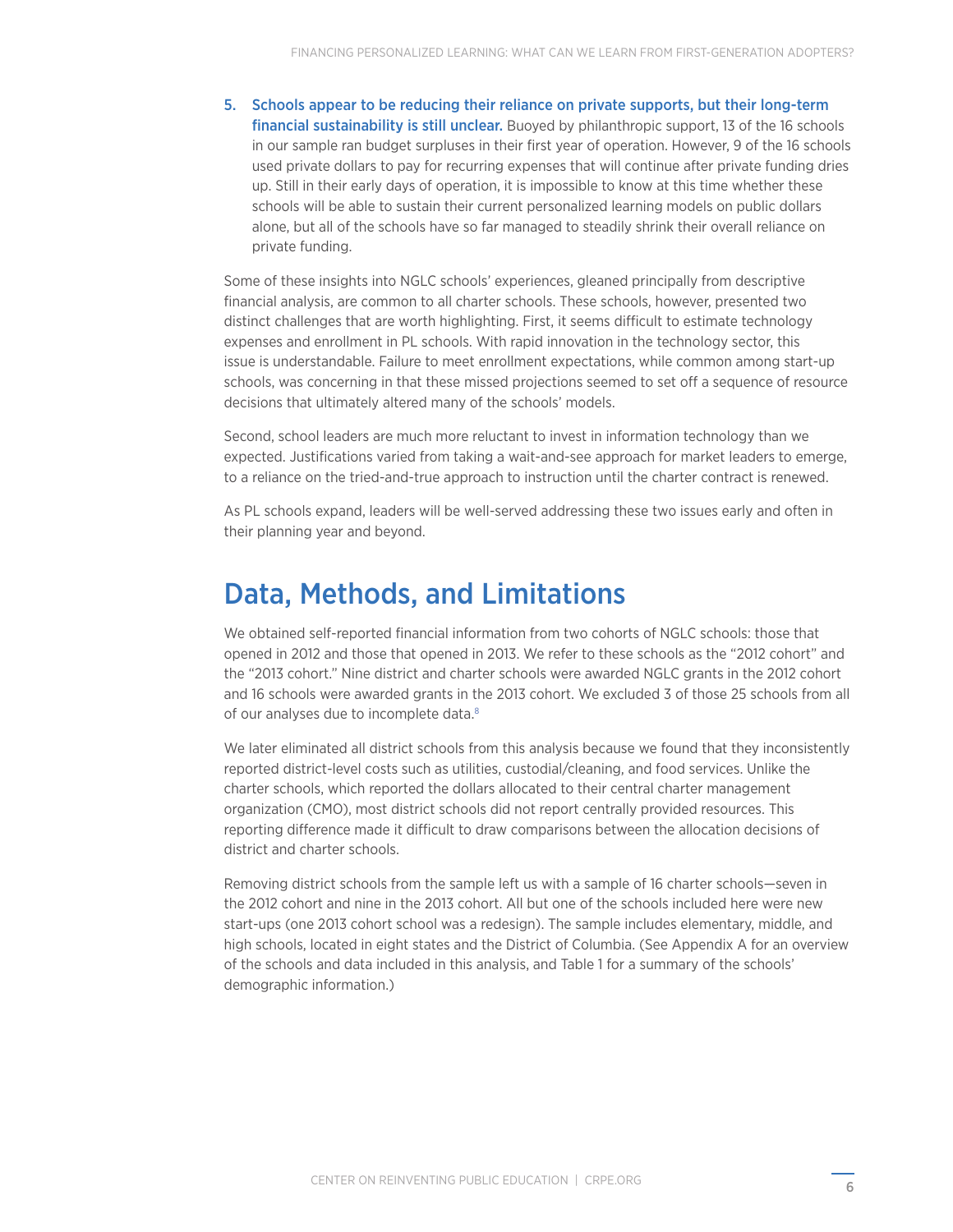| <b>Students Served</b>               | <b>Average</b> | <b>Maximum</b> |
|--------------------------------------|----------------|----------------|
| % African-American                   | 35             | 100            |
| % American-Indian                    | 1              | 16.1           |
| % Asian/ Pacific-Islander            | 6.3            | 33             |
| % Caucasian                          | 11             | 36             |
| % Hispanic                           | 34             | 90             |
| % Special Education                  | 11.9           | 26             |
| % English Language Learners          | 14.7           | 58             |
| % Free/Reduced-Price Lunch           | 67.1           | 100            |
| Enrollment                           | 201            | 329 (min=62)   |
| Student-to-instructional staff ratio | 13.3           | 24.9 (min=3.7) |

<span id="page-9-0"></span>

| Table 1. Demographics of the 2012 and 2013 NGLC Charter School Grantees <sup>9</sup> |  |  |
|--------------------------------------------------------------------------------------|--|--|
|--------------------------------------------------------------------------------------|--|--|

The data for all schools in the sample include original and revised spending projections for their first five years of implementation, as well as actual spending in the planning year (year 0) and first year of implementation (year 1). For five of the 2012 cohort schools, data were available on actual spending in the second year of implementation, allowing us to examine how spending evolves in the early years of implementation for these schools (see Table 2 for a description of the financial data sources and number of schools for which these data were available).

#### Table 2. Data Sources by Number of Schools and by Cohort

|                                           | <b>Projected</b><br><b>Budget</b> | <b>Planning Year</b><br><b>Expenses</b> | <b>Year One</b><br><b>Expenses</b> | <b>Year Two</b><br><b>Expenses</b> |
|-------------------------------------------|-----------------------------------|-----------------------------------------|------------------------------------|------------------------------------|
|                                           | 16 schools                        | 16 schools                              | 16 schools                         | 5 schools                          |
| Total number of<br>NGLC schools in sample | 2012 Cohort: 7                    | 2012 Cohort: 7                          | 2012 Cohort: 7                     | 2012 Cohort: 5                     |
|                                           | 2013 Cohort: 9                    | 2013 Cohort: 9                          | 2013 Cohort: 9                     | 2013 Cohort: 0                     |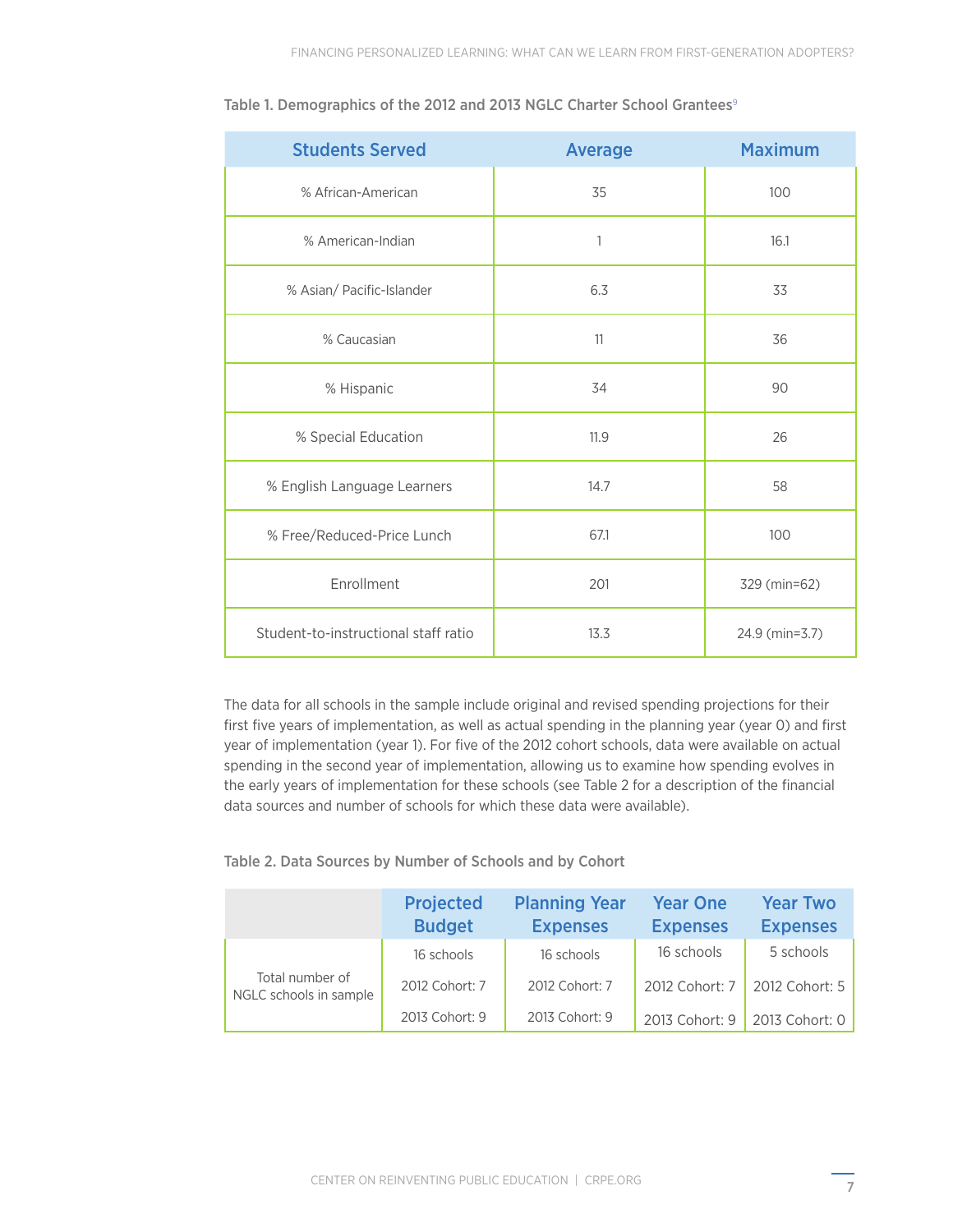<span id="page-10-0"></span>To give context to the financial data, we interviewed 13 charter school leaders (the 2012 cohort leaders were interviewed twice).<sup>[10](#page-29-9)</sup> Interviews provided us with rich descriptions of the school's programs and how these programs have evolved over time.

Schools reported their financial data by populating a customized spreadsheet, which allowed for the comparison of revenue and expenses by common categories across schools. By asking schools to provide data in a common template, we were able to learn where schools draw their revenue and apply their expenses, how revenue and expenses vary across schools—and, for a handful of early implementers, how their revenue and spending changed over time. Although the template that school leaders used to report their financial data provided detailed explanations of revenue and expense categories, these self-reported data are unaudited and category interpretations may have differed slightly among school leaders.<sup>[11](#page-29-10)</sup>

This study contributes an important first glance at PL schools' resource allocation decisions, but it notably examines a set of PL schools that are unique in both their selection and funding streams. Schools receiving NGLC funds were selected from a competitive applicant pool and therefore likely differ from the average PL school in meaningful ways. Schools in this sample also enjoyed private funding above and beyond their regular funding streams, which likely influenced their budgeting and spending decisions. Therefore, while this study contributes valuable information about resource allocation in a number of leading PL schools and may have implications for schools transitioning to PL in the future, findings are not generalizable to the universe of schools currently implementing or planning to implement PL. Despite this relatively unique circumstance, these schools offer some of the earliest views into the financial decisions of school leaders seeking to personalize learning.

# **Findings**

#### 1. The total amount personalized learning schools spent on their programs was largely spent on salaries, facilities, and operations—not technology.

 The spending patterns we observed reflect the school finance adage that "schools spend what they've got," for example, school revenue generally drives school expenses.<sup>12</sup> Across our sample we saw the same variation in total spending as we did in revenue. (See Appendix B for a more complete description of schools' revenue levels and sources.)

 In their first year of implementing PL (year 1) one school—the only entirely virtual school in our study—spent \$5,300 per pupil while another school more than tripled that number, spending \$24,000 per pupil. Average per-pupil expenses were just under \$14,000 in schools' first year of operation and about \$10,300 in their second year of operation when enrollment grew (see Figure 1).<sup>13</sup>

#### Spending on Salaries, IT, and Support

As Figure 1 shows, how schools allocated their money varied considerably, though as with most schools, NGLC schools spent the largest share of their resources on salaries, which accounted for 59 percent of overall spending in year 1. Spending on technology and related infrastructure varied considerably, but in nearly all schools, IT was a minor expense compared to human capital. Salary expenses were more than four times greater than IT expenses in all but one school in our sample. Five of the 16 schools we examined devoted over 10 times as many resources to human capital as IT.

 Notably, the schools with a lower human capital-to-IT spending ratio didn't necessarily *substitute*  technology for talent. Instead, most of the schools with these lower ratios operated with relatively high total revenue, allowing them to spend substantially on both IT *and* human capital (a trend we discuss in more detail in a later section)[.14](#page-29-13)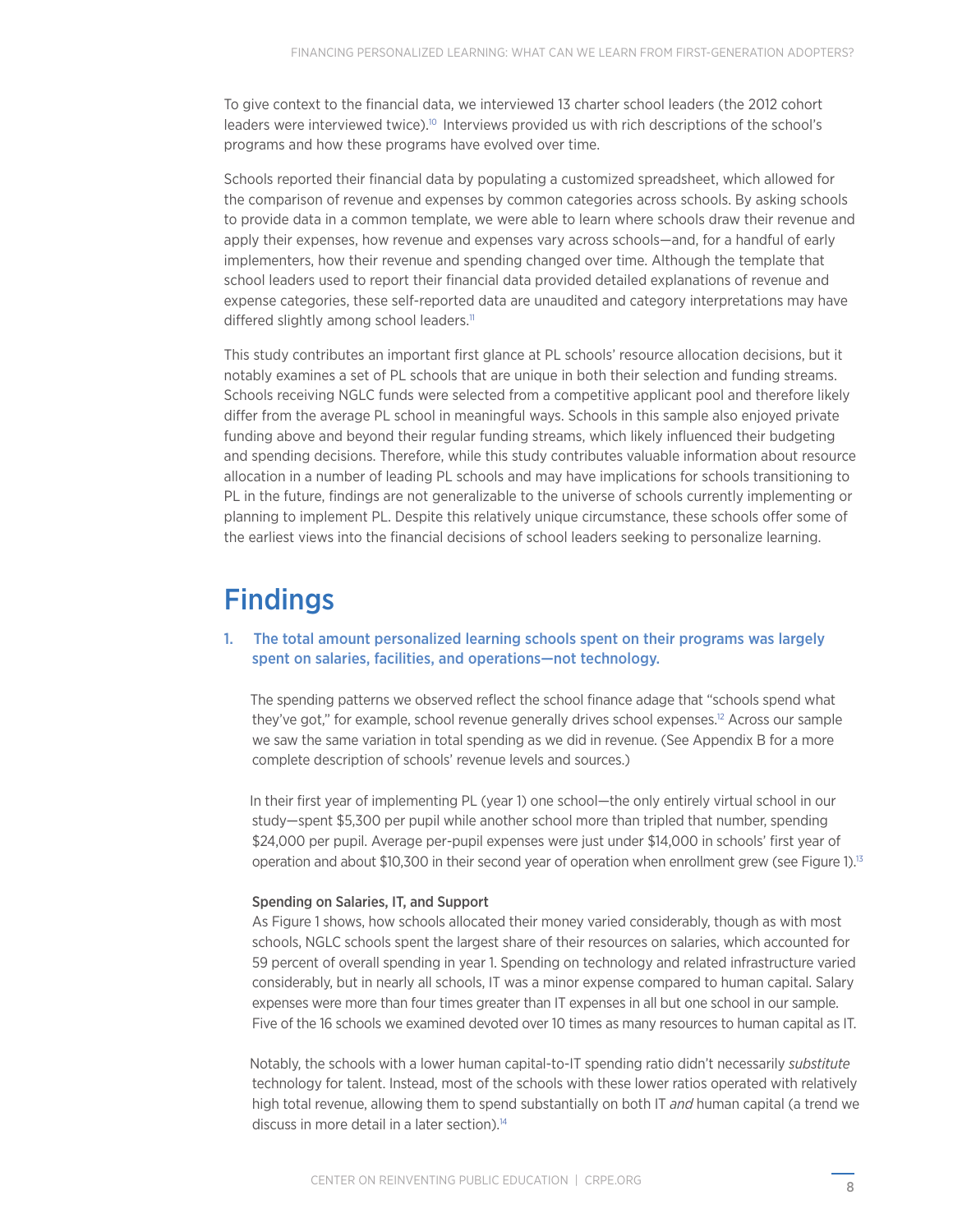<span id="page-11-0"></span>



 Schools also spent considerably on support services in various forms. Schools in both cohorts spent an average of nearly \$65,000 on consultants in their first year of operation.[15](#page-29-14) Having identified specific needs, schools in their second year of operation spent twice as much[.16](#page-29-15) Other operations costs accumulated from various sources, including professional development, CMO or district fees, transportation, food services, and a commonly used "other operations" category.

#### Spending on Facilities

 In the first year of operation, facilities costs ranged from 7 percent to 36 percent of a school's total spending, or \$112,000 and \$584,000 respectively[.17](#page-29-16) Eight schools paid for facilities in their planning year, spending anywhere from \$2,800 to nearly \$250,000. Five of those schools, all of which were located in relatively expensive real estate markets (California, Chicago, and New York), allocated more than 10 percent of their spending to facilities.<sup>[18](#page-29-17)</sup> On the other hand, a start-up charter school in the expensive Washington, D.C., marketplace spent a relatively small percentage of its expenses on facilities.[19](#page-29-18)

 The amount that schools spent on facilities in each year also depended on whether the school owned or leased their space—decisions that were often influenced by real estate availability. Additionally, school principals' visions for instructional spaces and related renovation impacted total facilities expenses. On average, schools in the sample spent a greater percent of their budget on facilities than schools nationally, but this may be because the vast majority of schools in our sample were in their first year of operation.<sup>20</sup>

#### Spending on Technology

 All but a few schools spent on technology support services (e.g., hardware maintenance and repair). On average, schools spent approximately \$205 per pupil per year on these supports. Another notable expense was the cost of devices for students, the cost of which averaged \$460 per student.<sup>[21](#page-30-0)</sup> Finally, some school buildings necessitated infrastructure upgrades, which averaged a total of \$169 per pupil in schools' first year of operation.<sup>22</sup>

#### Total Spending

These PL schools, like many new start schools, spent most of their funds on staff and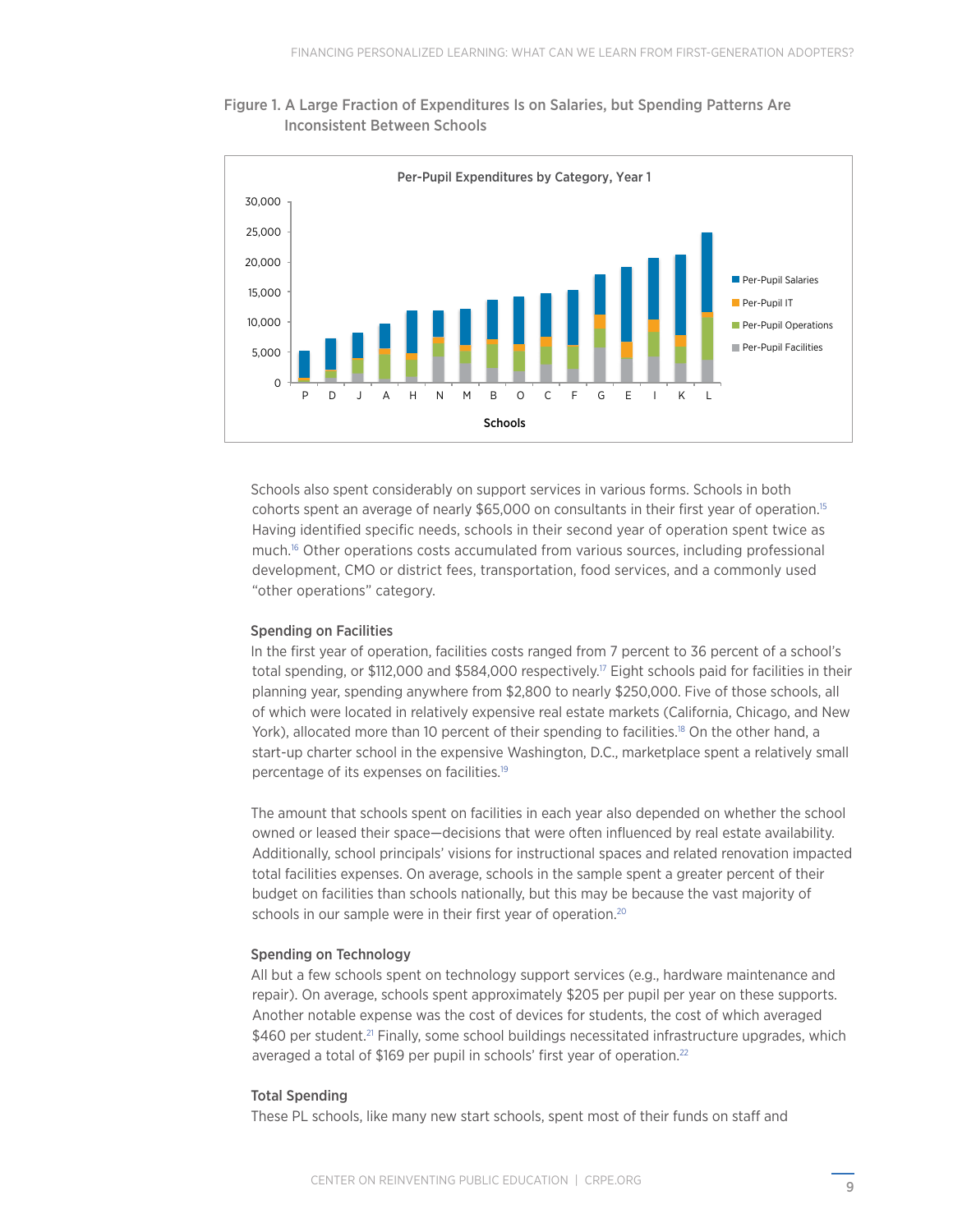<span id="page-12-0"></span>operations to get the school off the ground[.23](#page-30-2) Perhaps reflecting the unique needs of PL schools, which often have visions that involve non-traditional space configurations and technology-supported models of teaching and learning, these schools also spent considerable resources on renovation costs and IT consulting and support services.

 NGLC schools all receive some level of private grant funding to cover these extra start-up and ongoing costs. Yet, while most spend at higher rates than their district counterparts, about a third (6 of 16) have revenues within 10 percent of the surrounding district schools.<sup>[24](#page-30-3)</sup>

 The following sections provide more detail on which of these costs can be considered onetime, or non-recurring costs, and whether these schools are positioning themselves to move to a self-sustaining financial model.

#### 2. One-time costs associated with starting a PL school can be substantial, but not always.

 Getting any new school off the ground requires up-front, non-recurring expenses (NRE). Often new schools include a planning year in which school leaders and sometimes a small core of teachers map out the design for the new school. Start-up schools also spend money to retrofit and purchase new space, for consulting services to implement new instructional or curriculum models and train staff, for IT infrastructure, and for new computer hardware for students and teachers[.25](#page-30-4) (See Appendix C for a complete list of expenses we considered to be non-recurring.) When schools are starting up as PL schools seeking to heavily incorporate computer technology or reimagine the use of space in their instructional model, as was the case for all but one of the schools in our sample, launch requires different and possibly higher NRE than in traditional schools.<sup>26</sup> PL schools may require significant technology upgrades in their facilities, intensive professional development for teachers, or a building remodel or retrofit to create new classroom spaces.

 All of the new schools in our sample received grants to start their schools and each of the schools structured their grants to include a planning year. They all, to different degrees, expected to invest in NRE related to facilities, IT, and professional learning. We learned that, while schools varied in their total NRE, it was fairly common for schools to incur large NRE for at least the first two years of operation and that these expenses sometimes increased over those first two years.

 The schools in our study spent, on average, \$347,896 on NRE in years 0 and 1, or an average of \$666 per pupil at projected full enrollment.<sup>27</sup> These costs, however, varied substantially from school to school. One school reported spending under \$100,000 on NRE in year 0 and 1, while another spent over \$600,000, mainly on consulting services and capital expenses.<sup>28</sup>

 It is hard to say if these non-recurring expenses were higher or lower than what the schools would have spent without the ambition toward PL. As is the general rule, school leaders make decisions about how much and what to spend based on the resources that are available to them. For example, one CMO that had access to in-kind software developers built an extensive learning management system that responded to myriad organizational and instructional needs, the estimated "cost" of which was \$2.1 million. A different CMO that did not have access to such resources developed a more basic platform for about \$150,000.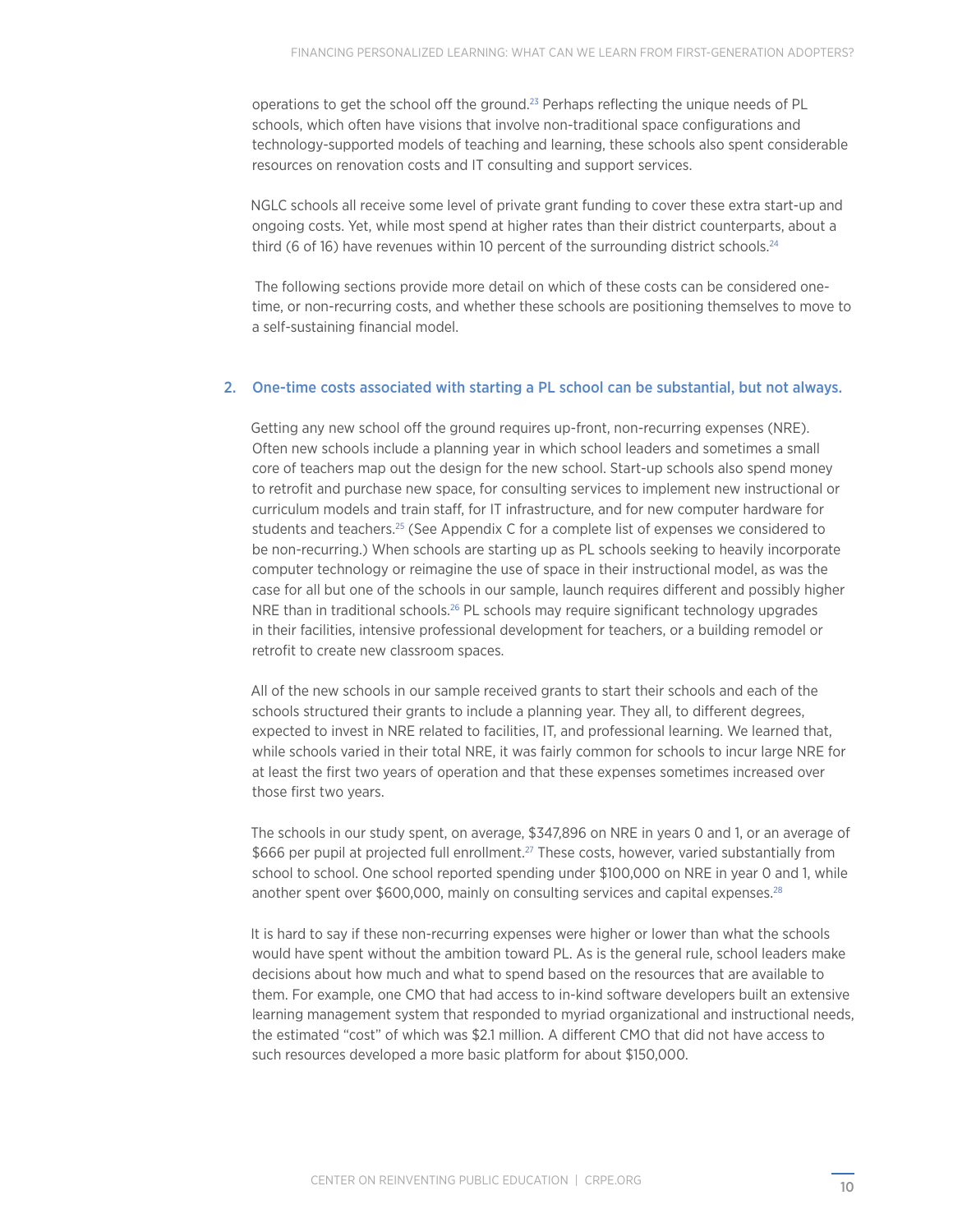<span id="page-13-0"></span> As would be expected, in both cohorts, one-time expenses were substantially higher in schools' first year of operation than their planning year because most schools had to start paying for infrastructure such as facilities, hardware, and wiring. One-time expenses are typically thought of as "start-up costs" but average spending on such costs increased, rather than decreased, over the three years for which we have data (see Table 3), mainly due to added spending on consulting services to help teachers implement the schools' instructional programs.

#### Table 3. Average Non-Recurring Expenses, by Year and Cohort (per-pupil cost at the projected full enrollment)

|                                                                                      | <b>Average NRE</b><br>in year O | <b>Average NRE</b><br>in year 1 | <b>Average NRE</b><br>in year 2 |
|--------------------------------------------------------------------------------------|---------------------------------|---------------------------------|---------------------------------|
| 2012 Cohort<br>(per-pupil cost at the projected<br>full enrollment)                  | \$94,626 (\$188)                | \$156,909(\$330)                | $$246,794$ (\$547)              |
| 2013 Cohort<br>(per-pupil cost at the projected<br>full enrollment)                  | \$202,460 (\$376)               | \$192,869 (\$354)               |                                 |
| Average 2012 and 2013 Cohort<br>(per-pupil cost at the projected<br>full enrollment) | \$159,327 (\$301)               | \$177,136 (\$343)               |                                 |

#### Non-Recurring Expenses in the Planning Year

 By definition, spending in the planning year are non-recurring expenses. Many school leaders told us that a planning year was essential preparation to implement their new programs. The need for planning is obvious for brand new personalized learning schools that must recruit and prepare staff, recruit students, and prepare all the curriculum, bell schedules, budgets, and so on. Even existing schools that are adopting personalized learning, however, have significant planning needs. This includes, but is not limited to, reworking all of the curricula, retraining teachers, informing families of the new approach, and building new assessment systems.

 Both cohorts invested in a planning year averaging just under \$160,000, but spanning from under \$70,000 to nearly \$240,000.<sup>29</sup> The schools, for the most part, relied on private funding to pay for planning year costs, as they did not yet have access to the public funds that come with student enrollment.

 Not surprisingly, they spent the majority (51 percent) of planning year expenditures on staff time. Schools also paid for administration and consulting services, including management or district fees (30 percent), securing a facility (15 percent), and establishing necessary technology infrastructure (4 percent).<sup>[30](#page-30-9)</sup>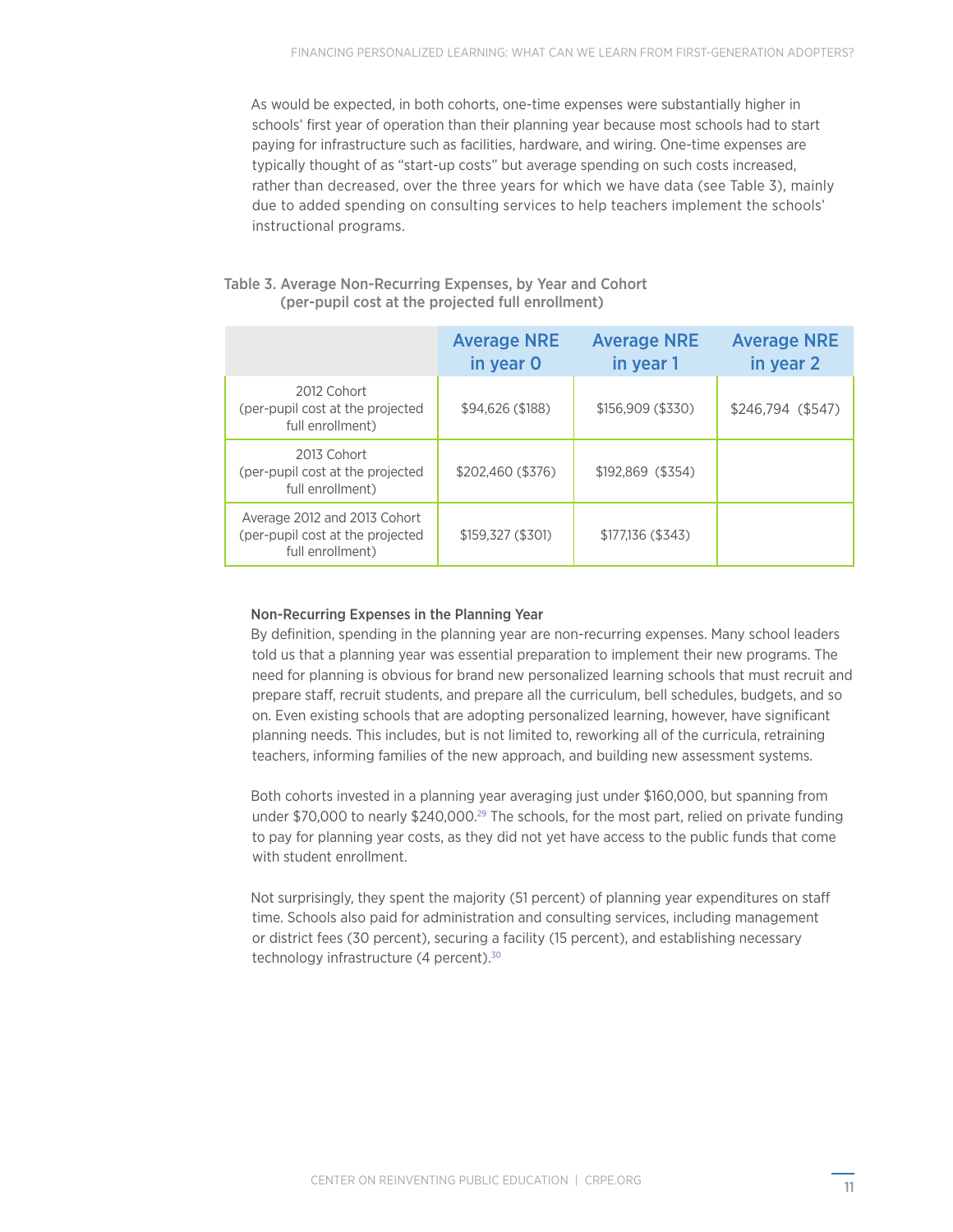### <span id="page-14-0"></span>BUILDING TEACHER CAPACITY FOR PERSONALIZED TEACHING

Seven of the 16 schools in our study reported spending on professional development in their planning year, with an average spending of \$37,865, and a range spanning from \$295 to \$104,144.

More schools spent money on professional development in their first year of operation (year 1) when schools brought teaching staff on board, but the total investment across all schools was lower, with average spending equaling  $$32,178$ .<sup>31</sup> All five of the schools for which we have year 2 data maintained significant spending on professional development in year 2—an average of \$36,146.

#### Non-Recurring Expenses in the Operational Years

 Schools must continue to invest in one-time expenses as they move into their operational stages. We see schools making investments in facilities and in the development of their new staff.

Schools spent an average of \$177,136 on NRE in their first year of operation.<sup>32</sup> Expenses associated with opening and renovating new facilities largely contributed to increases in NRE from the planning year to their first year of operation. However, we also see schools hiring consulting services to support teacher development and purchasing new hardware and software for their instructional programs and data systems.

 We only have second year expense information for the 2012 cohort, but it's notable that three of those five schools spent *more* on NRE in that second year of operation than in the first year. These schools mainly added spending on support and infrastructure. For example, four of the five schools increased their spending on consultant support and three of the five schools spent over \$50,000 on furniture, fixtures, and equipment.[33](#page-30-11) Two of the three schools also purchased student computers in their second year while most others did so in their first year.

 These increases in NRE in the second year are a bit concerning—private funds to cover these expenses will dry up eventually. The schools report that these one-time expenses will decrease in subsequent years of implementation. However, as the next section shows, some of these expenses seemed to catch the schools by surprise, and their experience offers lessons for future personalized learning schools.

#### 3. Start-up expenses, revenue forecasts, and enrollment projections are easy to get wrong.

 Many of the school leaders in this sample faced two challenges during launch, both of which had significant financial implications for their budgets: recruiting the number of students they had hoped to enroll and accurately predicting facilities needs.

 All of the schools we studied mapped out a multi-year budget with the revenue projections based on enrollment projections and anticipated grant funding, yet they still fell short of their year 1 revenue prediction by 17 percent, or an average of over \$2,100 per student. A large part of this revenue shortfall was because schools, on average, enrolled fewer students than they projected.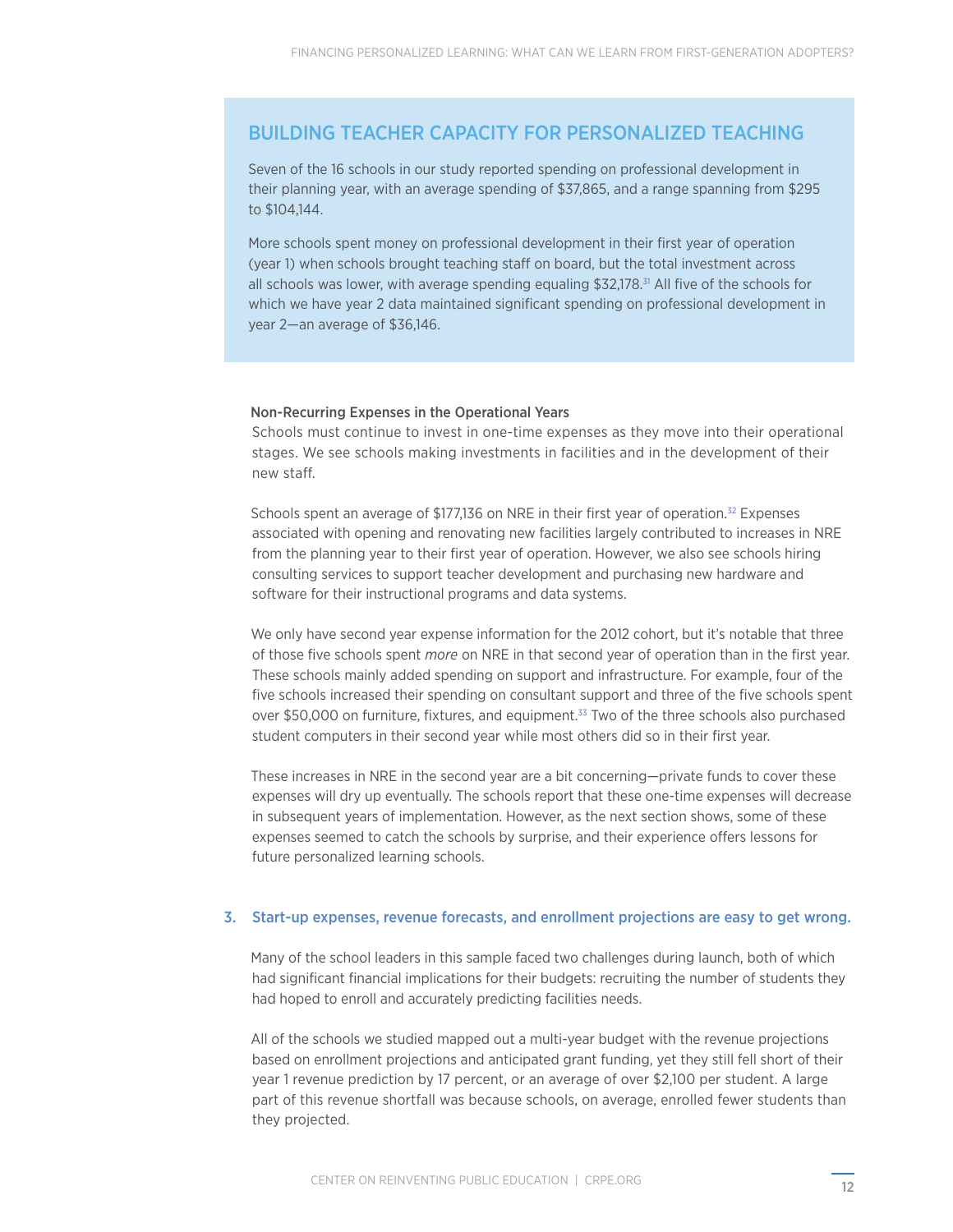<span id="page-15-0"></span> Twelve of the 16 schools in this study missed their enrollment projections for their first year of operation (see Figure 2).<sup>34</sup> The extent to which schools missed the mark ranged considerably in both cohorts from just a few students to over 50 percent of the school's enrollment.

 Four of the five schools from the 2012 cohort that we could follow into their second year of implementation continued to miss their original enrollment projections, and the margin of error increased slightly.<sup>[35](#page-30-14)</sup>





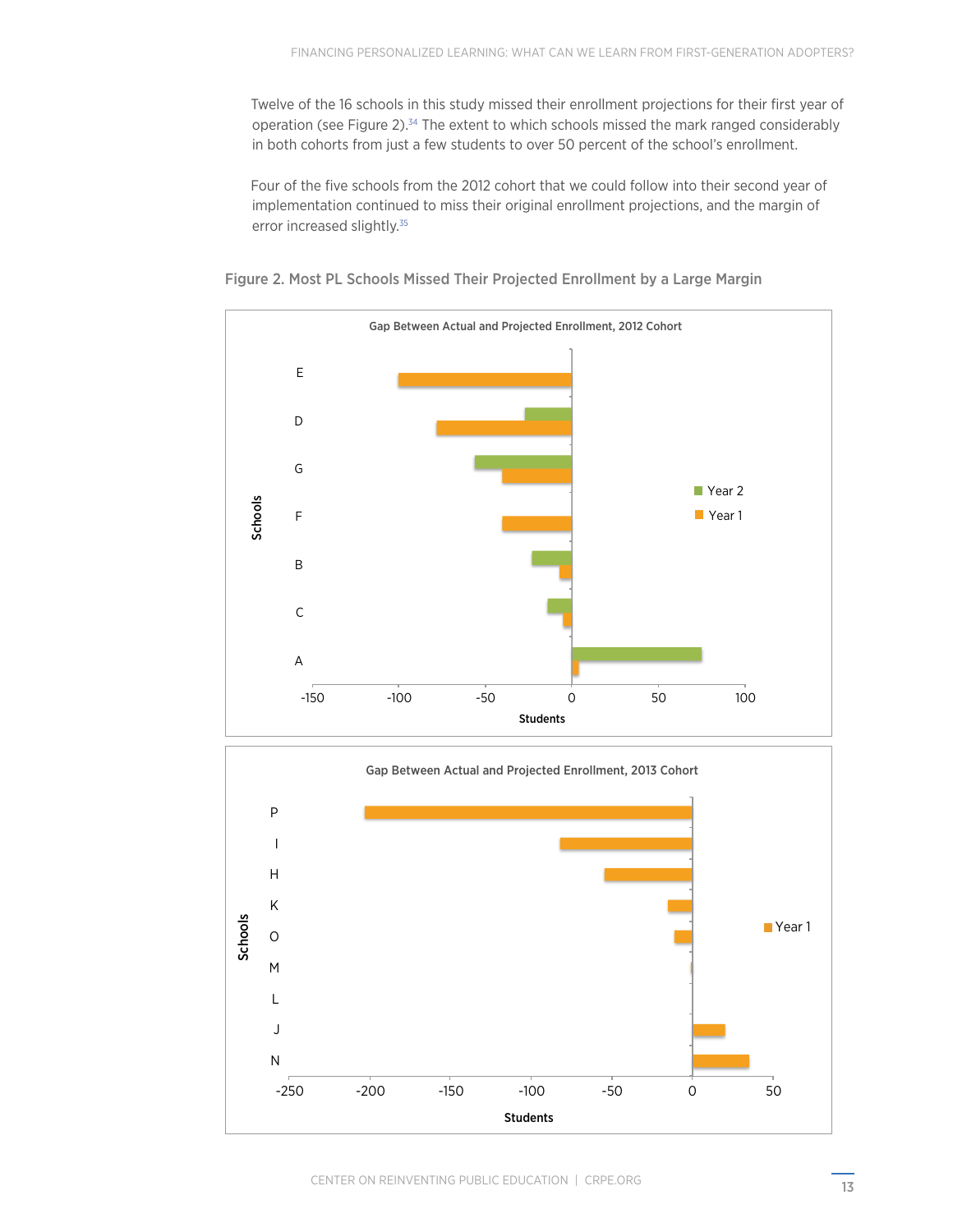<span id="page-16-0"></span> Missing enrollment projections, of course, meant fewer dollars overall in the coffers. In most cases, enrolling fewer students than anticipated also led schools to operate with a lower student-to-teacher ratio than they originally anticipated. In these cases, schools maintained their original staffing plan despite lower enrollments, driving up their per-pupil instructional staff and administration expenses. In fact, spending on all staff in year 1 exceeded projections by an average of 10 percent for the 2012 cohort and 5 percent for the 2013 cohort.<sup>[36](#page-30-15)</sup>

 Expenses associated with retrofitting facilities also proved challenging to predict. Of the six schools that had to pay for facilities upgrades, only one anticipated that expense. Even that school underestimated the expense by more than \$40,000. In some schools the upgrades were relatively inexpensive, but most were substantial (the median expense on upgrades was \$18,094). These upgrades ranged from modifying space that students could use for "flex" learning time to full building renovations.<sup>37</sup>

#### 4. When faced with financial trade-offs, schools tend to protect human capital and reduce technology spending.

 Some proponents of using technology to personalize learning have argued that computerbased instruction can allow schools to create more efficient staffing arrangements[.38](#page-30-17) For example, if half of a class is working independently on computers, the teacher can work with the other half, in theory allowing him to teach twice as many students. Another option is that class sizes could increase slightly and schools could theoretically gain the benefits of both small-group instruction and larger instructional staff-to-student ratios.<sup>39</sup> Some organizations, like Rocketship Education and Carpe Diem, have also experimented with increasing student-toteacher ratios by creating large labs in which several instructional staff members oversee large numbers (sometimes upwards of 100) of students working independently on computers.[40](#page-30-19)

 Many of the schools in our study employed small-group work (with and without computers) as a component of their models, but almost all also remained committed to small class sizes, believing that relationships are key to personalization and that small student-to-teacher ratios facilitate strong student-adult relationships. One school leader expressed this sentiment when he explained why they kept student-to-teacher ratios low: "We put our money where our mouth is when we talk about building relationships with kids."

 Most schools in our sample operate at lower student to instructional staff ratios than originally planned, partly because of missed enrollment projections and partly because of mission.[41](#page-30-20)  Based on their planning documents, the projected median student-to-instructional staff ratio for schools' first year of operation (aggregated across both cohorts) was 16.1, but when they opened their doors to students, the median ratio fell to 12.5.[42](#page-30-21) One school that missed enrollment projections by 14 percent (55 students) in its second year operated at a student-toinstructional staff ratio of 10.5, compared to the planned 16.3. Another school under-enrolled by 22 percent (40 students). This school adjusted its staffing to maintain its planned studentto-*teacher* ratio but hired more *non-teacher* instructional staff than projected, in effect halving its student-to-instructional staff ratio from a projected 16:1 to an actual 8:1[.43](#page-30-22)

 How did schools pay for unintended staffing and facilities expenses? Philanthropic support, reductions to operations and IT spending, and savings from shedding paper-based curriculum (e.g., textbooks, workbooks, worksheets) enabled most school leaders to maintain low class sizes and invest in some technology (albeit less than they anticipated). One CMO leader explained that he felt little incentive to increase class sizes because the per-pupil budget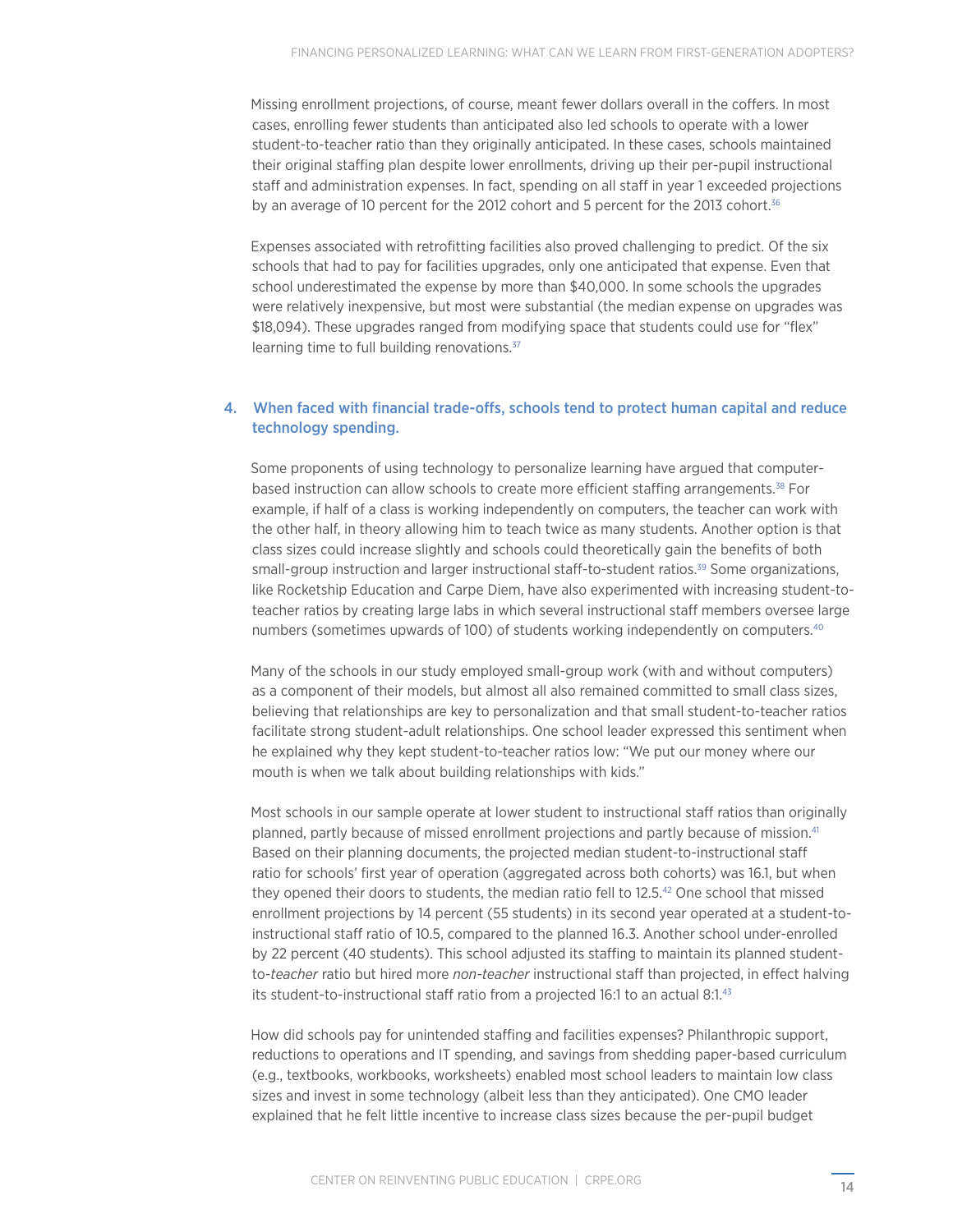<span id="page-17-0"></span>was almost the same as it had been at a non-PL school he had led. By shifting the spending on textbooks and copying toward inexpensive technology, he was able to maintain budget equilibrium, keep class sizes low, and buy essential IT materials.

 The private support that all schools in this study received unquestionably eased tradeoff decisions. But as private dollars continue to diminish and teaching staffs become more expensive as they gain experience, these schools will likely face hard choices between small class sizes and other aspects of their model. Many school leaders, however, do not see larger class sizes as a way to reduce future spending and free up resources to invest in other areas, such as digital content, devices, and systems. Instead, leaders expressed that they prefer to keep administration lean, or cut administrative positions to protect both teaching positions and small classes. Three NGLC schools reported cutting a data leadership position when revenues fell short. Schools made these cuts despite some research finding that interpreting the data produced by the digital content is a paramount challenge for teachers and leaders implementing blended and personalized learning.<sup>[44](#page-31-0)</sup>

 To free up resources for technology investment, one middle school intentionally operates with class sizes that exceed the norm by a substantial margin. In year 1, the average studentto-teacher ratio in that school was 35 and in year 2 it was 38.[45](#page-31-1) Financially, the model paid off—the school's CMO was able to amass a \$1 million surplus. However, the school suffered significant teacher turnover after its first year of operation and its leader acknowledged that the large number of students in the class was one significant factor.

 A leader of a different school said that he would have to consider increasing class size in the near term to pay for more digital content to help motivate students when they work independently on computers. Schools like this are just beginning to experiment with tradeoffs between class size and technology and it remains unclear what the impact on staff and students will be.

 Schools also reduced spending on technology when human capital expenses were higher than anticipated. Across our sample, schools spent 44 percent less on software than they anticipated.[46](#page-31-2) Schools, however, may continue to use technology even as they reduce spending on it. Many schools sought free or low-cost options or dropped non-essential technology tools in an attempt to find savings when facing lower than anticipated revenues. One school, preferring to maintain low student-to-teacher ratios, chose to rely almost exclusively on free software. Other schools managed to negotiate extraordinarily low leases for software from vendors that were motivated to work with NGLC schools[.47](#page-31-3)Another school saved thousands of dollars by cutting its contract with a software and technical support provider. Individual schools also reduced technology expenses by opting for less expensive hardware (see box, "The Chromebook Effect").

 Though schools lowered their IT spending to accommodate higher spending on staff and facilities, to some extent the availability of freeware and constantly falling prices for hardware allowed schools to reduce their spending on technology and maintain technology-enhanced components of their personalized learning models. Still, it is clear that some schools have sacrificed potentially valuable technology tools, particularly data analysis tools. The use of data to group students by common learning challenges, for example, could be a major source of learning gains in PL schools. In addition, freeware, at least for now, does not replicate sophisticated adaptive tools such as DreamBox's math instruction software. Relying solely on freeware to keep technology spending down constrains the ways in which a school can use technology to personalize learning (see box, "Freeware Can Only Do So Much") and may place a greater burden on teachers to supplement weak or fragmented resources.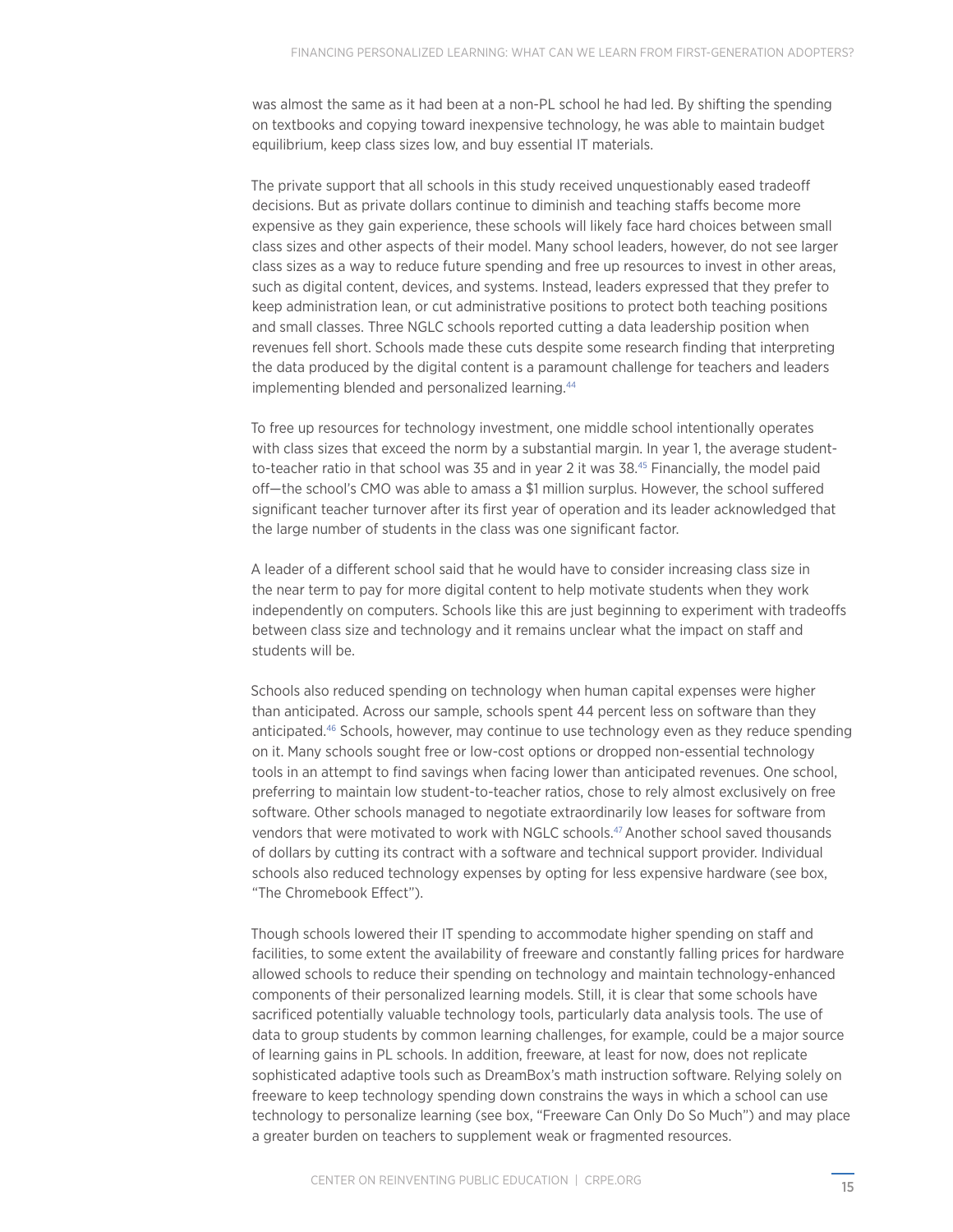### <span id="page-18-0"></span>THE CHROMEBOOK EFFECT

The low price point and strong performance of the Google Chromebook and Google's related suite of software has had an impact on technology spending in personalized learning schools. These low-cost devices substantially reduce what schools need to spend for student and teacher devices. A tradeoff is that Chromebook's reliance on cloud computing places a high demand on bandwidth and requires an up-front investment in network and bandwidth upgrades.

But Chromebooks don't make sense for every PL school. For example, two secondary school leaders described their models as project-based learning with an emphasis on engineering and digital content, respectively. These subjects require software that can only operate on more powerful—and more expensive—computers. Schools like these need to spend about \$1,000 per student on laptops and software, compared with schools that can rely on Chromebooks at \$250 per student.

### FREEWARE CAN ONLY DO SO MUCH

### Getting What You Want Often Costs Money

Many schools in the 2013 cohort wanted dashboards that would integrate assessment data from multiple content providers into student and classroom snapshots. This turns out to be technically very challenging and unavailable through free or low-cost sources. Only two schools succeeded in developing these tools—one with the support of substantial in-kind support and another for about \$150,000. In these early days of personalized learning, schools will likely need to invest in customized software. As these tools continue to develop and gain popularity, they will likely be available for affordable prices. It remains unclear whether these tools will ever be available as freeware.

 For now, it appears that technology is treated as a luxury good—schools pay for it when they have extra money to spend and reduce spending on it when they are short on resources. The highest-revenue schools tend to spend proportionately more on technology than do the low-revenue schools, particularly for the 2012 cohort (see Figure 3). For example, the two schools with the highest total per-pupil spending in the 2012 cohort allocated over 13 percent of their funding to IT—twice the average allocation of the two lowest total per-pupil spending schools[.48](#page-31-4)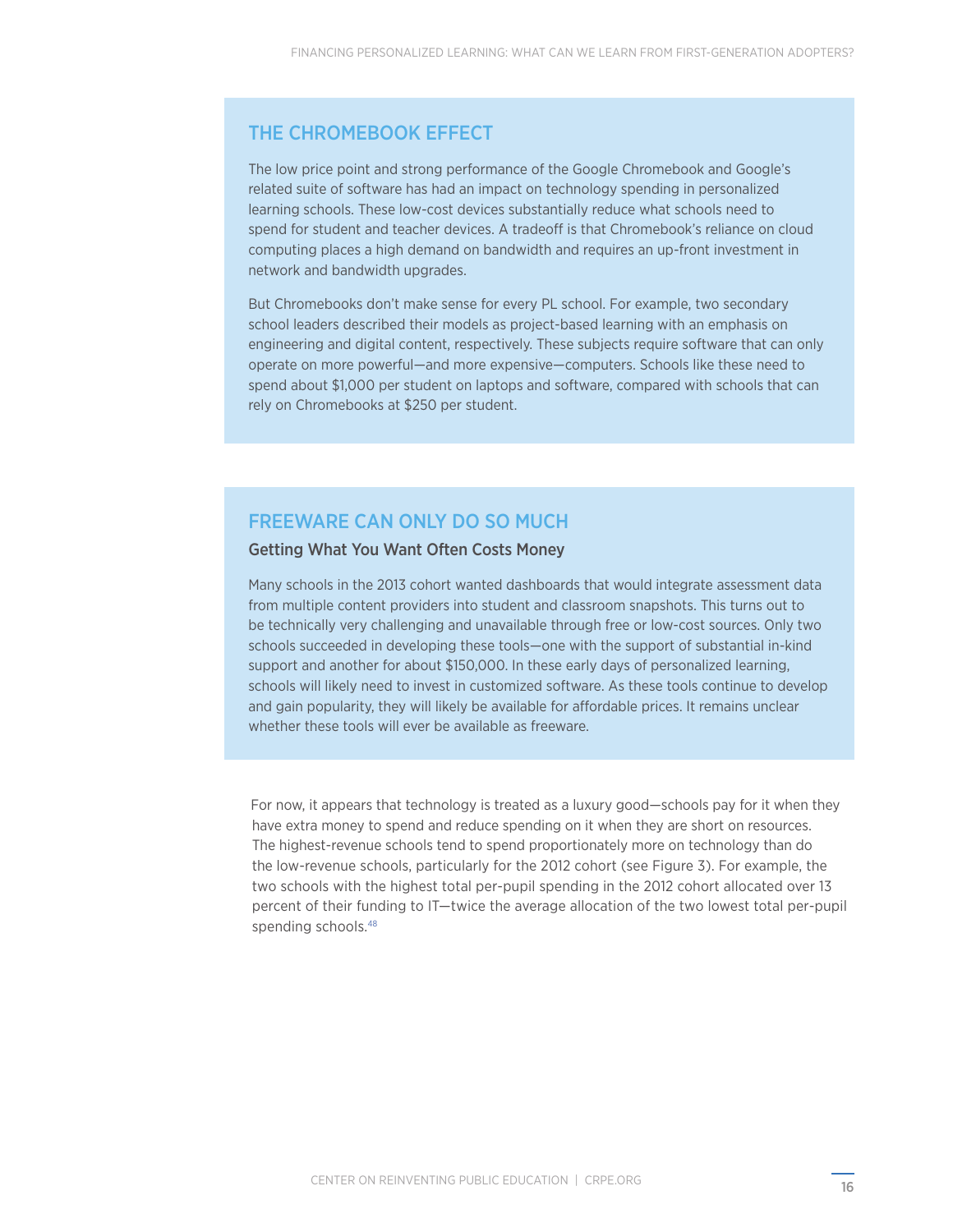

Figure 3. High-Spending Schools Tend to Spend More on IT

#### 5. Schools appear to be reducing their reliance on private supports, but their long-term financial sustainability is still unclear.

 The shift from launch mode to sustainability is crucial, and the schools in our sample are still in early days. As schools move from year 2 to year 3 and private funds dry up, they will transition to a smaller per-pupil budget. As teachers gain seniority, they will likely expect salary increases, also driving up costs. However, some costs, like administration and hardware infrastructure, are likely to decrease as schools establish themselves and realize economies of scale.

 Most schools in the two cohorts balanced their budgets, and 13 of the 16 even ran surpluses during their first year of implementation (see Figure 4). Additionally, all five of the schools for which we have data through their second year of operation used private funding to cover a smaller percentage (15 percent) of their total expenses in their second year of operation than they used in their first year. By these measures, the NGLC schools appear financially healthy, but the real test will be when they are faced with paying the bills with public revenue alone.

 After the first few years of operation, schools will have most non-recurring expenses behind them. As enrollment grows, the schools are developing economies of scale that will help them pay for recurring administrative and facilities expenses. Still, some schools in our sample have very large gaps to bridge between current spending and sustainable spending.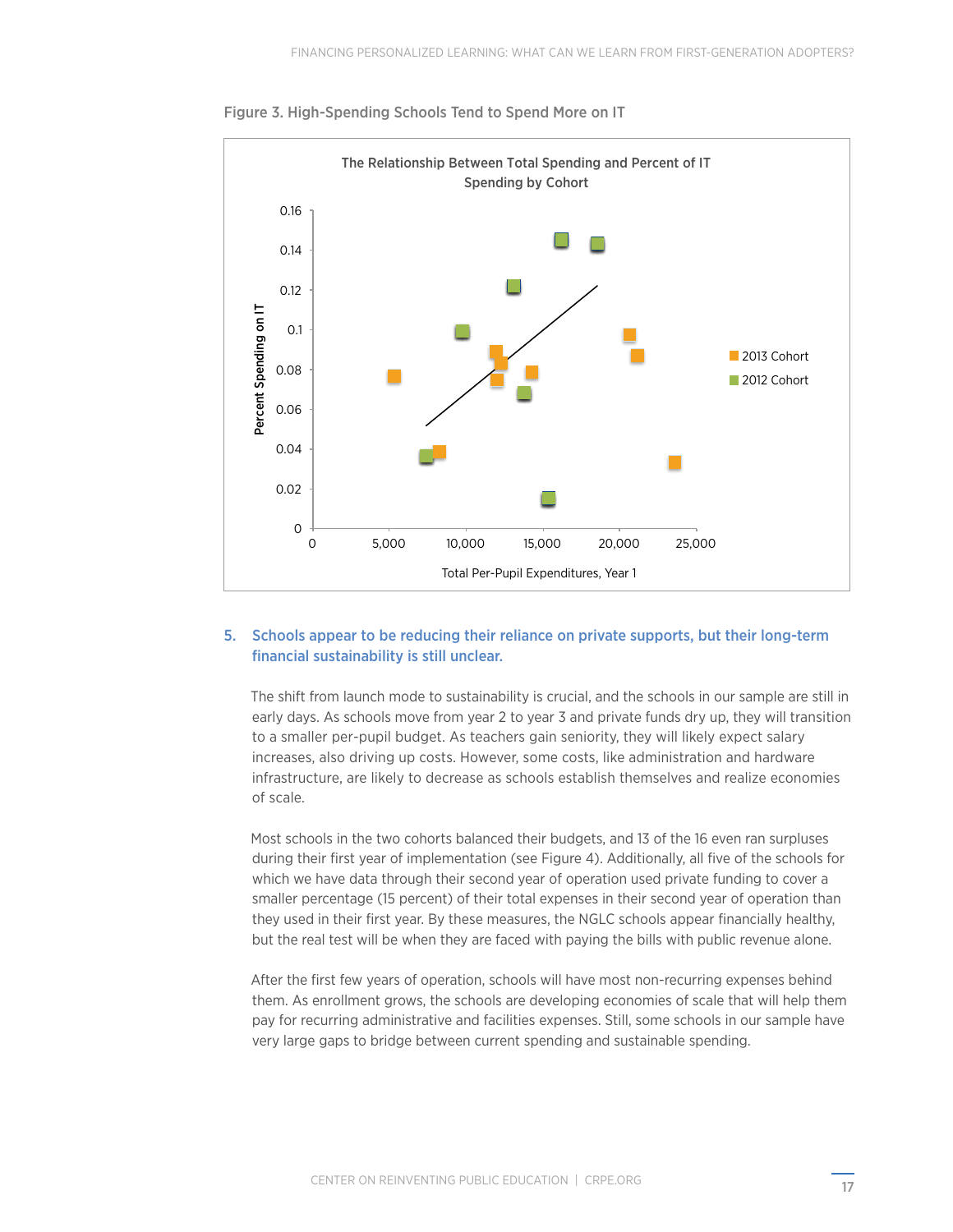<span id="page-20-0"></span>



 To examine sustainability, we compared the recurring expenses schools can expect to incur every year (once they've put NRE behind them) to the total recurring public revenue a school can expect to receive each year.<sup>[49](#page-31-5)</sup> That is, if we ignore the extraordinary up-front spending required to launch these schools, are the schools able to cover the rest of their expenses (for teachers, administrators, software, hardware replacement, facilities, etc.) solely through recurring public funding?

 This view of ongoing expenses shows a mixed picture (see Figure 5). Seven of the 16 schools covered recurring expenses with public funding in their first year of operation, while only three of the five schools providing data for the second year of operation did so.<sup>50</sup>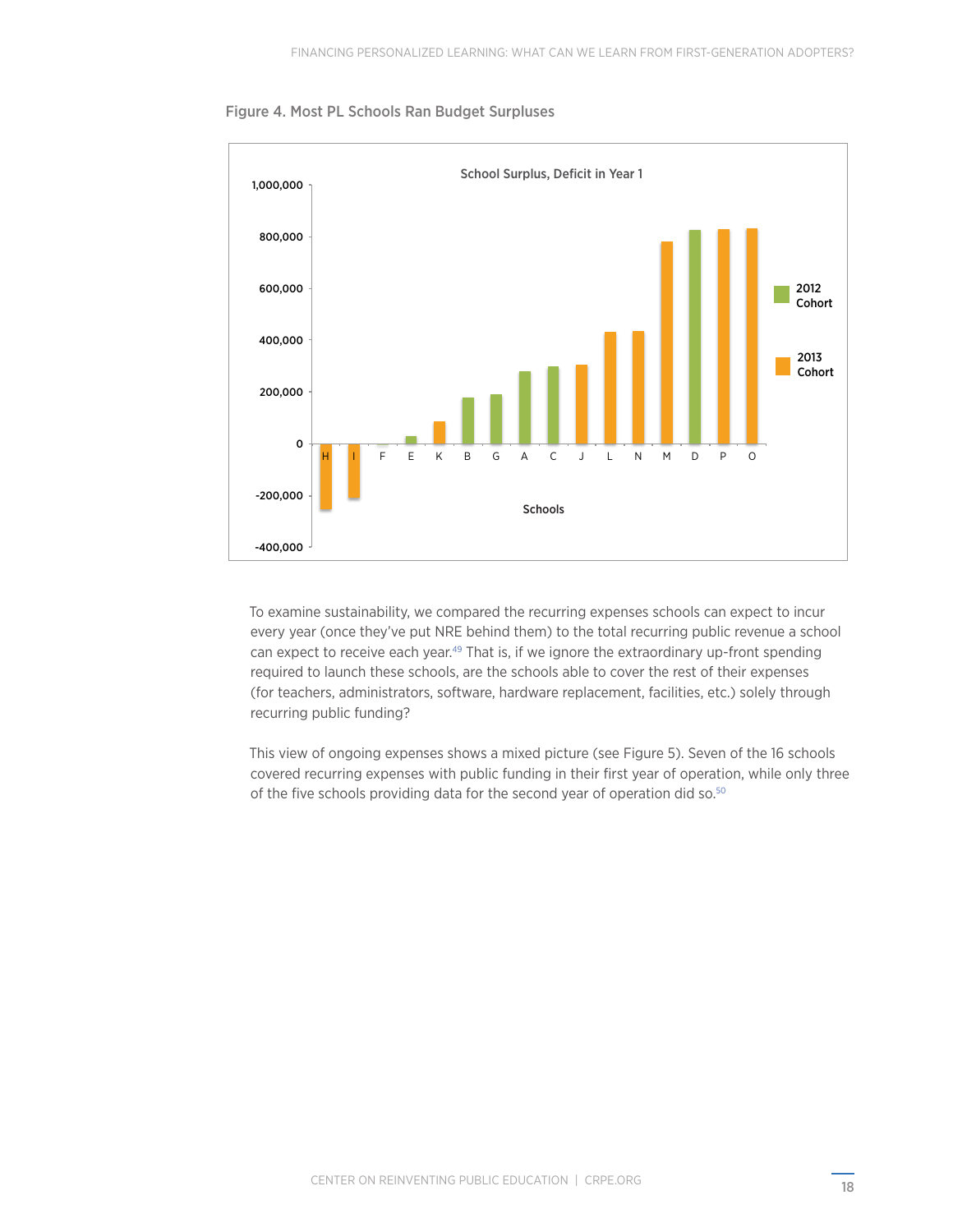





 The gap between the total recurring expenses and the total public revenue shows how much private money is needed to keep the school operating after all of the one-time expenses have been incurred. For example, one school used about \$6,726 per student of private funding to cover its recurring expenses in year 1. This school may be an extreme example but as Figure 5 shows, it is not the only school that will need to make serious adjustments to either public revenue (through higher enrollment) or expenses—probably both—to sustain.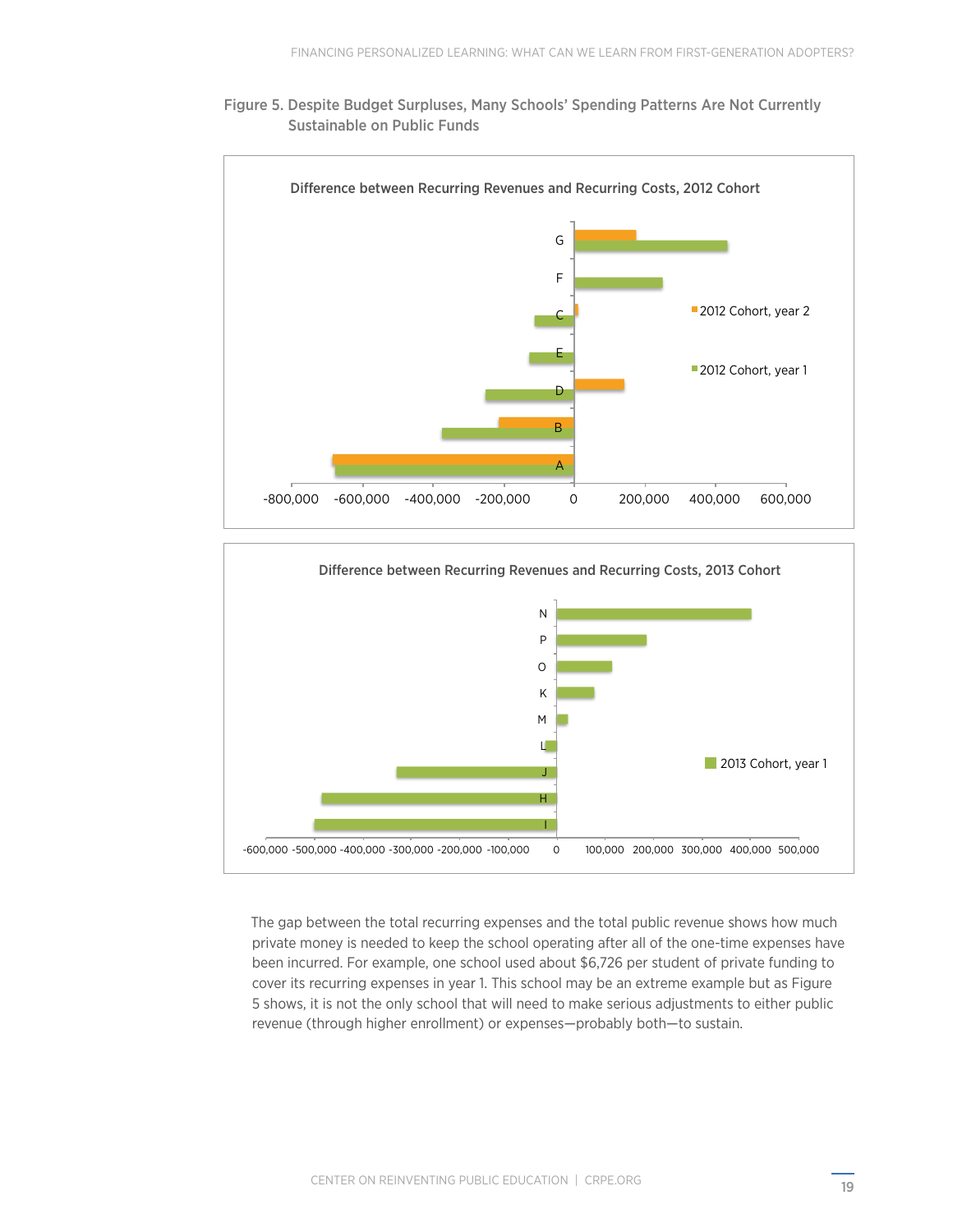<span id="page-22-0"></span> Of course, these are early days for these schools. The test for many will come in their fourth year of operation when most schools expect to reach their maximum enrollment. By this point, all but 4 of the 16 schools expect to operate without private funding.

### MAXIMIZING FUNDING OPTIONS

As some schools in our sample demonstrate, personalized learning models can open doors to other types of innovation that maximize resources and reduce costs.

Several schools took advantage of their Silicon Valley locations and partnered with local technology giants for software engineering and development support. Another school maximized state per-pupil aid by teaching students online when they are absent due to mild illness, weather-related closures, or travel, instead of foregoing public funding when students are absent.<sup>[51](#page-31-8)</sup> The principal estimates that the school retained about \$40,000 in state aid from this program.

Other cost-cutting strategies we learned about include negotiating a deal with the host district for free facilities and personnel support, keeping administration lean by sharing administrative responsibilities with all adults in the school, and eliminating alternative education programs and integrating those students with everyone else at the school (saving one school \$600,000 per year).

# **Conclusion**

NGLC schools provide lessons for new PL school leaders and cautious optimism for the financial sustainability of PL models. These are the early days of personalized learning. The schools we studied are paving the way for more widespread experimentation and, we hope, greater opportunities for students. What we learned is important: spending to implement a personalized learning program is, to some degree, based on the amount schools are able to invest. Though some schools are spending a lot to launch and implement personalized learning models, many are spending closer to national and local averages. While some schools are heavily reliant on philanthropy, others are well on their way to funding personalized instruction through public resources alone. This should be cause for optimism, but it begs an important question that goes beyond the scope of this study: how do different levels of investment and different decisions about resource allocation correlate with academic results? A recent RAND study showed positive outcomes in math and reading for NGLC grantee schools when compared to similar schools using traditional instruction, but more research is needed to learn how spending impacts outcomes.<sup>[52](#page-31-7)</sup>

Along with optimism, these findings also offer some cautions. First, all of the schools in our sample received private funding to launch their school with personalized models. Moreover, in all but one case, the schools in our sample were new schools free of any traditions or legacies to change. This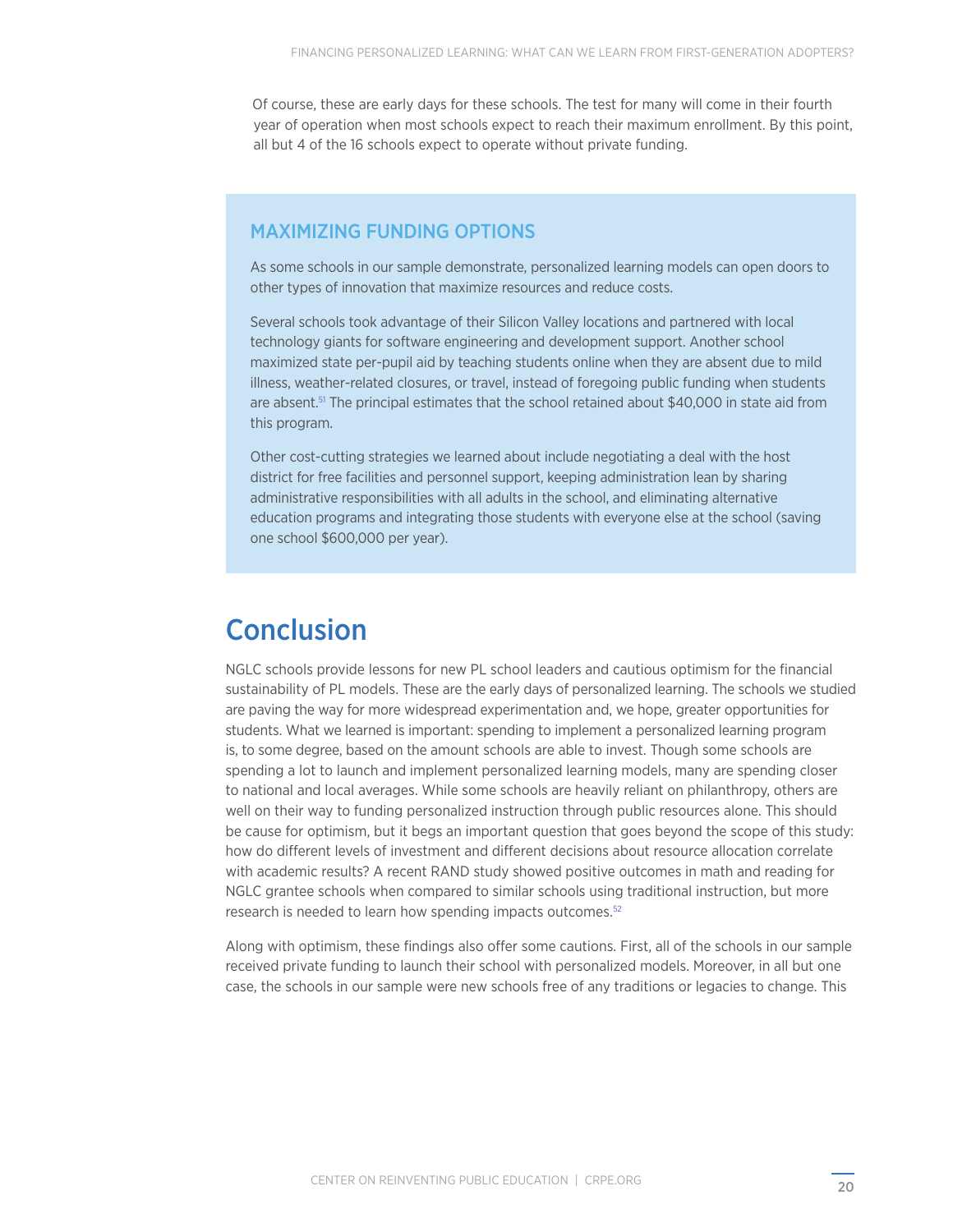will not be the case for most schools as these efforts begin to scale up across the country. We will need to understand how existing resources can be applied to cover the operational and staff development expenses associated with the implementation of personalized learning. We will also need to better understand what supports staff will need to successfully change their instructional model and their students' expectations for what their learning experience should be.

Second, the schools we studied are, in many ways, still wedded to a very traditional resource allocation model. At least for now, the technology tools seem to be treated as an add-on luxury and shed or traded for free—and often less functional—products in the face of budget shortfalls. This is a worrisome trend for those who feel technology holds great potential to help teachers personalize their students' instruction. Time will tell if technology tools will win the confidence of educators, who must see them as essential components of students' experience and as tools that can free up resources for additional student supports, higher teacher salaries, or other assets to improve student learning. Hopefully, researchers and support organizations can be useful thought partners to schools as these efforts continue.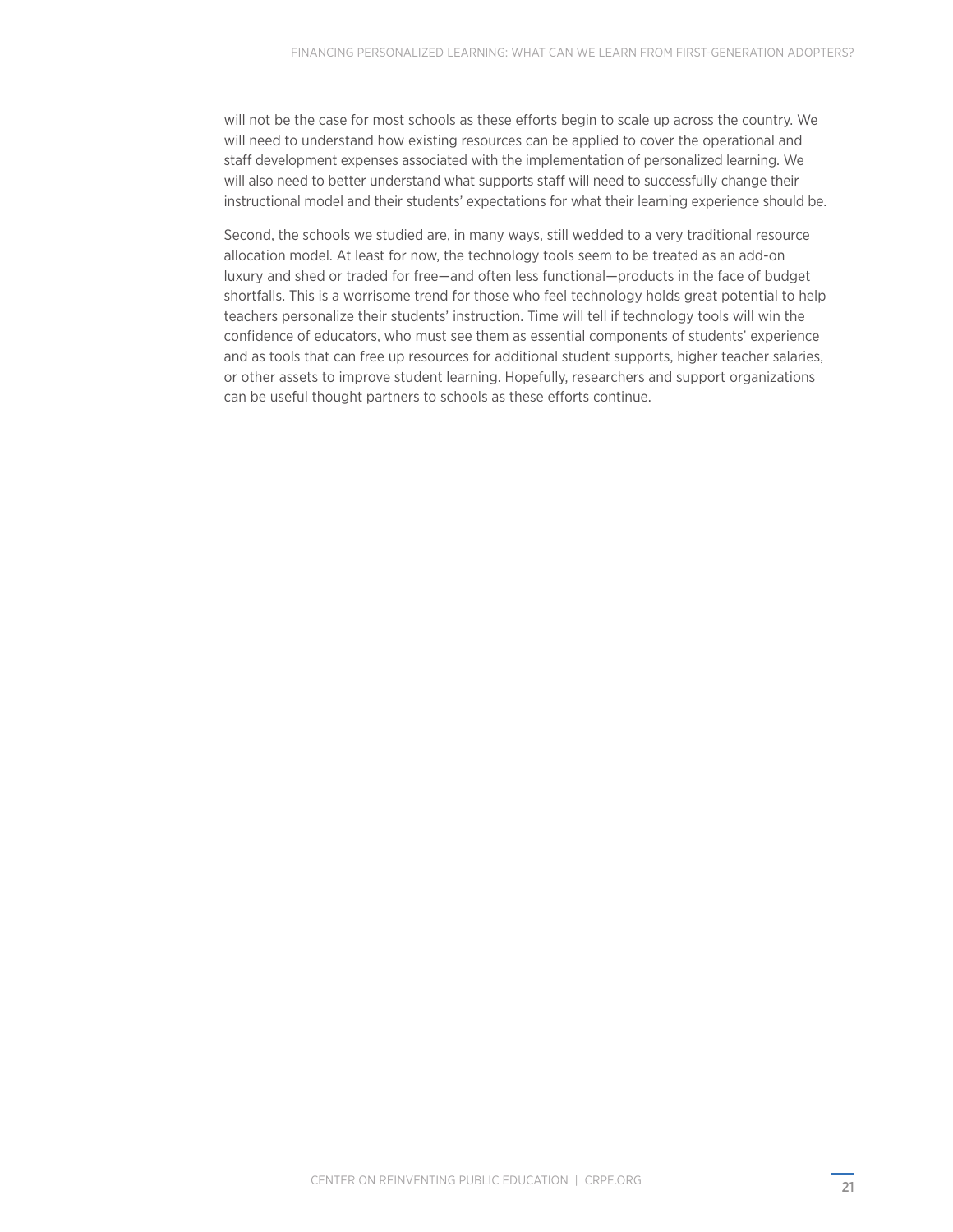# Appendix A: Complete Sample of 2012 and 2013 Cohorts of the NGLC

(actual school names kept anonymous)

| 2012<br><b>Cohort</b> | New,<br>Turnaround,<br>or Redesign | <b>Operator</b>                     | <b>Grades</b><br><b>Served</b><br>at Capacity | <b>Years of</b><br><b>Forecast</b><br><b>Data</b> | <b>Years of</b><br><b>Data</b><br>(actuals) |
|-----------------------|------------------------------------|-------------------------------------|-----------------------------------------------|---------------------------------------------------|---------------------------------------------|
| School A              | <b>New</b>                         | Charter                             | $6 - 8$                                       | FY 2012-17                                        | FY 12, 13, 14                               |
| School B              | <b>New</b>                         | Charter                             | $9 - 12$                                      | FY 2012-17                                        | FY 12, 13, 14                               |
| School C              | <b>New</b>                         | Charter                             | $5 - 8$                                       | FY 2012-17                                        | FY 12, 13, 14                               |
| School D              | <b>New</b>                         | Charter                             | $9 - 13$                                      | FY 2012-17                                        | FY 12, 13, 14                               |
| School E              | <b>New</b>                         | Charter                             | $6 - 12$                                      | FY 2012-17                                        | FY 12, 13                                   |
| School F              | <b>New</b>                         | Charter/<br>Partner<br>Organization | $8 - 12$                                      | FY 2012-17                                        | FY 12, 13                                   |
| School G              | <b>New</b>                         | Charter                             | $9 - 12$                                      | FY 2012-17                                        | FY 12, 13, 14                               |
| 2013                  | New,<br>Turnaround,                | <b>Operator</b>                     | <b>Grades</b><br><b>Served</b>                | <b>Years of</b><br><b>Forecast</b>                | <b>Years of</b><br><b>Data</b>              |
| <b>Cohort</b>         | or Redesign                        |                                     | at Capacity                                   | <b>Data</b>                                       | (actuals)                                   |
| School H              | <b>New</b>                         | Charter/<br>Partner<br>Organization | $K-8$                                         | FY 2013-18                                        | FY 13, 14                                   |
| School I              | <b>New</b>                         | Charter                             | $9 - 13$                                      | FY 2013-18                                        | FY 13, 14                                   |
| School J              | <b>New</b>                         | Charter                             | $9 - 12$                                      | FY 2013-18                                        | FY 13, 14                                   |
| School K              | <b>New</b>                         | Charter                             | $6 - 12$                                      | FY 2013-18                                        | FY 13, 14                                   |
| School L              | <b>New</b>                         | Charter                             | PK-8                                          | FY 2013-18                                        | FY 13, 14                                   |
| School M              | New                                | Charter                             | $7-12$                                        | FY 2013-18                                        | FY 13, 14                                   |
| School N              | New                                | Charter                             | $6 - 12$                                      | FY 2013-18                                        | FY 13, 14                                   |
| School O              | New                                | Charter                             | $6 - 12$                                      | FY 2013-18                                        | FY 13, 14                                   |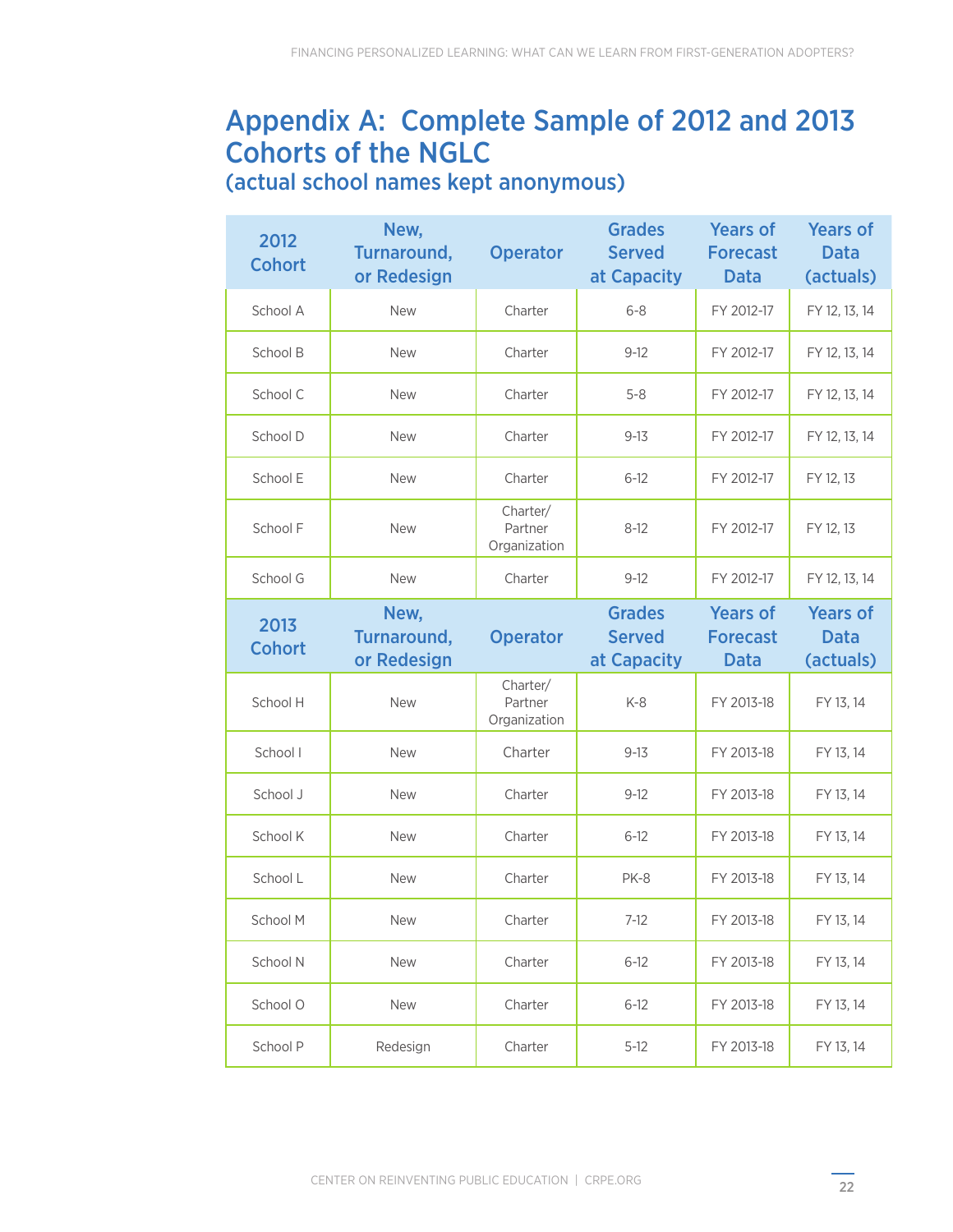# <span id="page-25-0"></span>Appendix B: Revenues in Sample Personalized Learning Schools

School administrators interested in implementing personalized learning for every child may reasonably wonder how much it costs and how realistic PL implementation is without grant supports. Resources are constrained everywhere and training staff for a new way of teaching, altering school facilities, adding to the school's broadband capacity, and ensuring that every child has regular access to a computer all come with costs.

The schools in our sample experienced these expenses and others associated with personalized learning. But several of them embarked on this work with revenues near or even below the 2013 national average expenditure of \$12,000 per student, even with private funding.[53](#page-31-9) Schools in our sample implemented PL with total revenues ranging from as little as \$6,100 per pupil in a fully virtual school and \$9,400 in a brick and mortar school to over \$27,000 per pupil (see Figure B1 for per-pupil revenue in the schools' first year of implementation).



Figure B1. Public, Private, and Total Per-Pupil Revenue Vary Meaningfully

Different state and local funding across states explain much of this gap (e.g., New Jersey schools receive twice as much state and local funding as Kentucky schools). As Table B1 shows, private funding in many of the schools bumps total revenues to exceed local school district averages by substantial margins.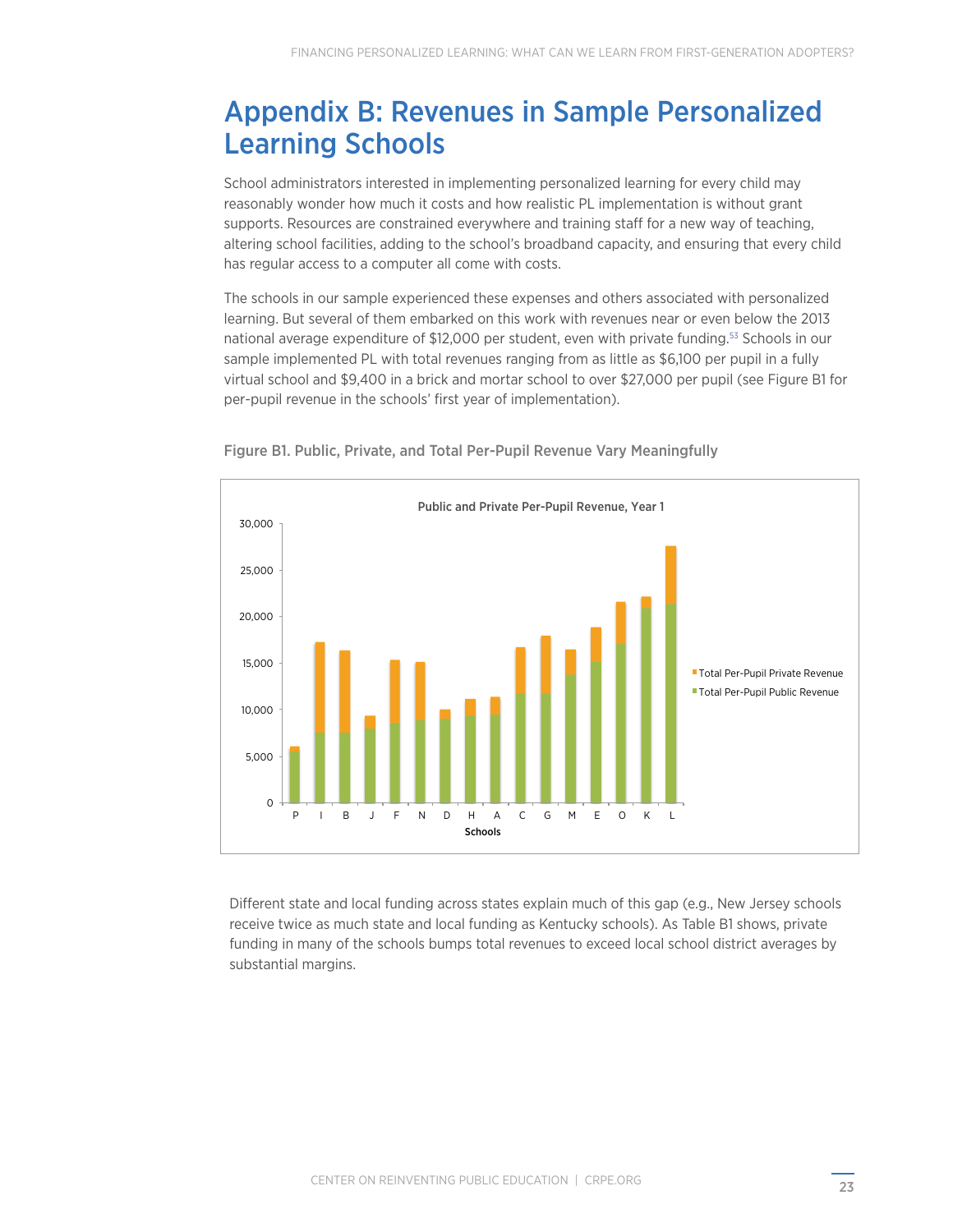| <b>School Name</b> | <b>Per-Pupil Revenue</b> | <b>District</b><br><b>Comparison</b> | <b>Percent</b><br><b>Difference</b> |
|--------------------|--------------------------|--------------------------------------|-------------------------------------|
| School P55         | 6,104                    | 15,452                               | $-153$                              |
| School E           | 18,913                   | 30,784                               | $-63$                               |
| School D           | 10,073                   | 12,002                               | $-19$                               |
| School J           | 9,369                    | 10,750                               | $-15$                               |
| School K           | 22,197                   | 23,752                               | $-7$                                |
| School F           | 15,382                   | 15,434                               | $\bigcirc$                          |
| School H           | 11,130                   | 10,762                               | $\overline{\mathcal{S}}$            |
| School B           | 16,427                   | 15,434                               | 6                                   |
| School C           | 16,710                   | 15,434                               | 8                                   |
| School A           | 11,361                   | 10,341                               | $\mathcal{G}$                       |
| School M           | 16,508                   | 14,294                               | 13                                  |
| School N           | 15,194                   | 12,479                               | 18                                  |
| School O           | 21,567                   | 17,648                               | 18                                  |
| School G           | 17,965                   | 12,605                               | 30                                  |
| School L           | 27,548                   | 17,953                               | 35                                  |
| School I           | 17,266                   | 7,583                                | 56                                  |

<span id="page-26-0"></span>Table B1. Revenue in Sample Schools and District Comparison Schools<sup>[54](#page-31-10)</sup>

Public funding accounted for an average of 74 percent of the year 1 revenues in the schools' first year of operation. This revenue includes local, state, and federal funding, including additional funding directed to schools that serve high proportions of students that qualify for free and reduced-price lunch (FRL), English Language Learners (ELL), and special education students. Extra public funding associated with these populations, which schools must use to serve their high-needs students, accounts for about 6 percent of total revenue in the sample schools.[56](#page-31-11) Title I funding for low-income students can be used for schoolwide needs, including PL implementation, when more than 40 percent of a school's students qualify for FRL. One principal in our sample used Title I funds to pay for most of the school's software licensing and computers.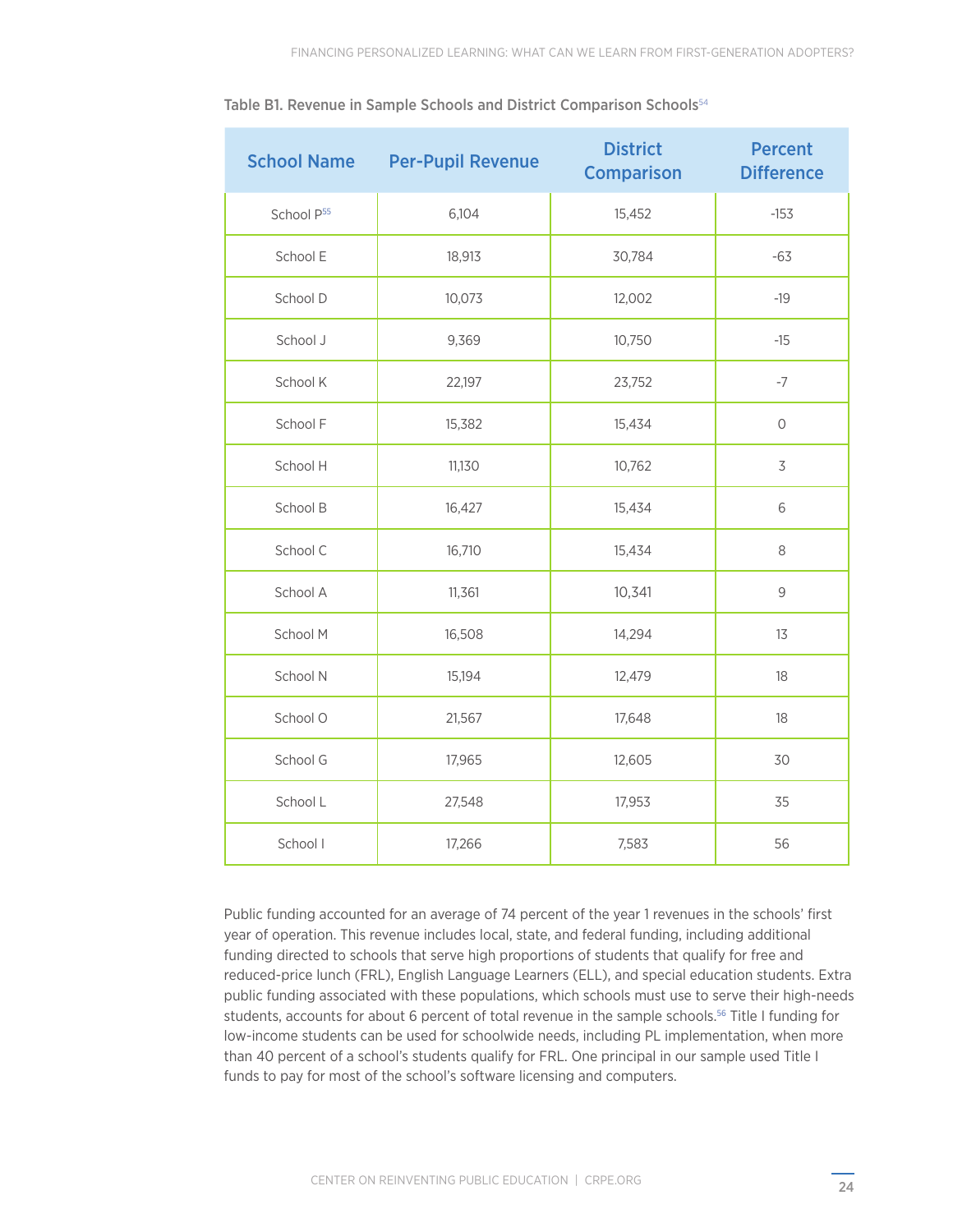<span id="page-27-0"></span>The schools in our study also generated considerable grant support. For some schools, grants from private donors are substantial and include more than just the NGLC grants (see Figure B1). On average, schools in our sample received \$4,237 per pupil in private funding in the schools' first year of operation, which comprised 26 percent of total revenues.<sup>[57](#page-31-13)</sup> In 6 of the 16 schools, private grants brought in more than \$6,000 per pupil, accounting on average for more than 40 percent of these 6 schools' total budgets.[58](#page-31-14) State grants were relatively small (no school received more than \$615 per pupil in the first year of implementation) and only five schools in our sample received such grants[.59](#page-31-15)

Whether the revenue source is public or private, these one-time grants are fleeting. In the five charter schools for which we have two years of actual revenue data, the average one-time grant funding from both public and private sources fell by more than half in schools' second year of operation, when considered on a per-pupil basis.<sup>[60](#page-31-16)</sup>

Our assessment of revenue does not account for in-kind resources. Based on interviews, six schools in the sample received some form of in-kind support during their first year of implementation. Support for at least two of these schools came from individuals with technical expertise and added up to sizable contributions. One school in our sample received the assistance of 6 to 12 software engineers, estimated at about \$2.1 million of in-kind support. Another charter school received free use of a facility from its host district.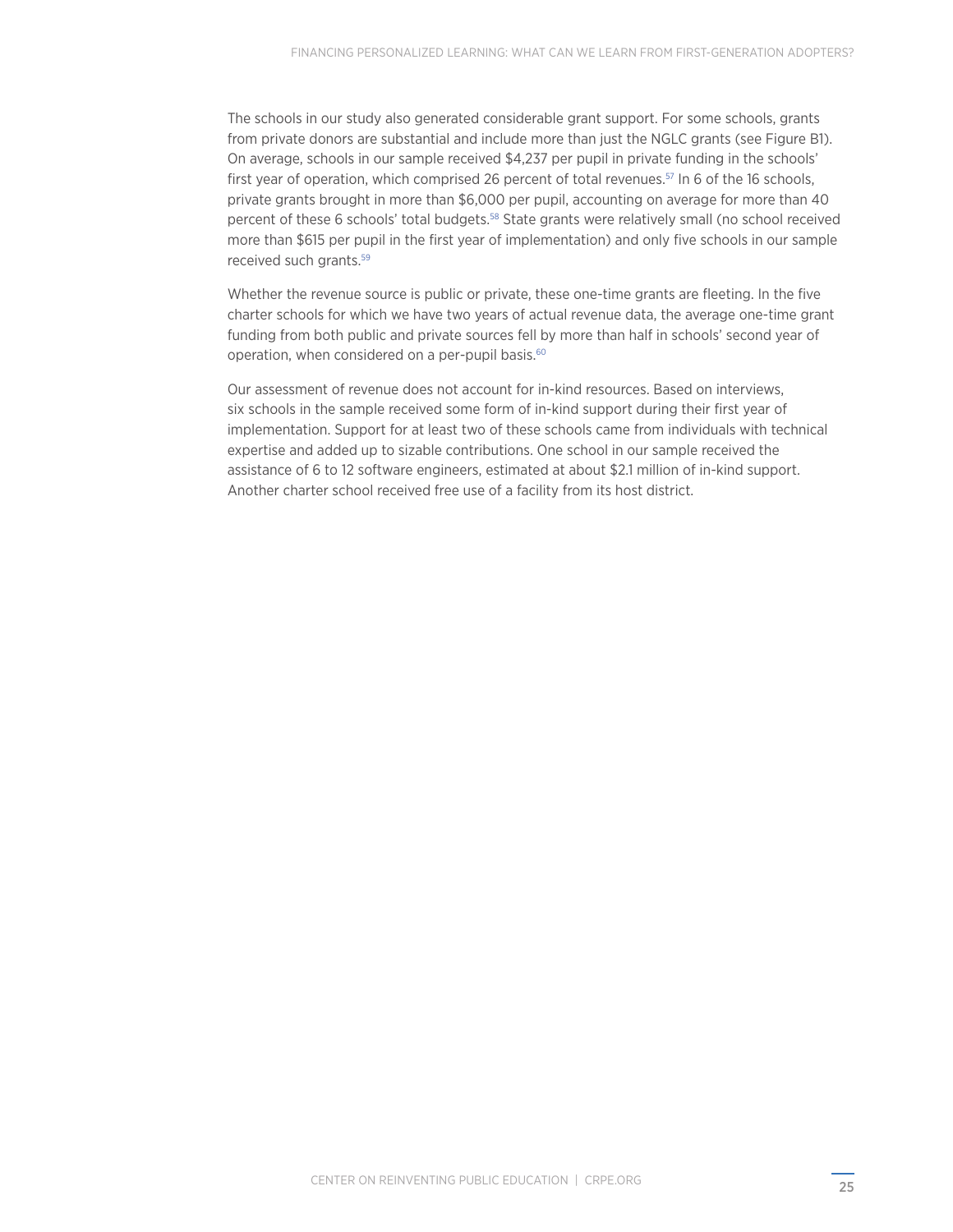# Appendix C: Non-Recurring and Recurring Expenditures

### Expenditures Considered to be Non-Recurring

IT services: Contracted IT consulting services Infrastructure: One-time infrastructure upgrades Computer/ personal device students: Total costs Computer/ personal device staff: Total costs Operating other: Consulting services Facilities: Interior or exterior retrofitting Facilities: Other costs to convert to breakthrough model Facilities: Other one-time costs Facilities: Furniture, fixtures & equipment Facilities: Mortgage principal Facilities: Capital expenditures

### Expenditures Considered to be Recurring

Salaries and benefits: Admin/ ops staff Salaries and benefits: Instructional staff Wages and benefits: Hourly staff IT services: Contracted IT support IT services: Other Infrastructure: Recurring- wiring Infrastructure: Recurring- wireless access Infrastructure: Recurring- switches, firewalls, tools Other hardware: Servers Other hardware: Server maintenance Other hardware: Printers Other hardware: Phones Other hardware: Classroom tools IT: Digital curricula IT: Instructional systems IT: Data IT: Talent management IT: Other costs IT: Digital content IT: Other software Operating Other: Non-digital content Operating other: PD Operating other: Other educational support Operating: Educator support (PD, other) Operating other: Fees for support services (CMO/District) Operating other: Other fees to CMO/District Operating other: Food service Operating other: Transportation Operating other: Contingency Operating other: Other Facilities: Rent/ lease Facilities: Mortgage interest Facilities: Custodial and cleaning Facilities: Utilities Facilities: Maintenance Facilities: Other Recurring Costs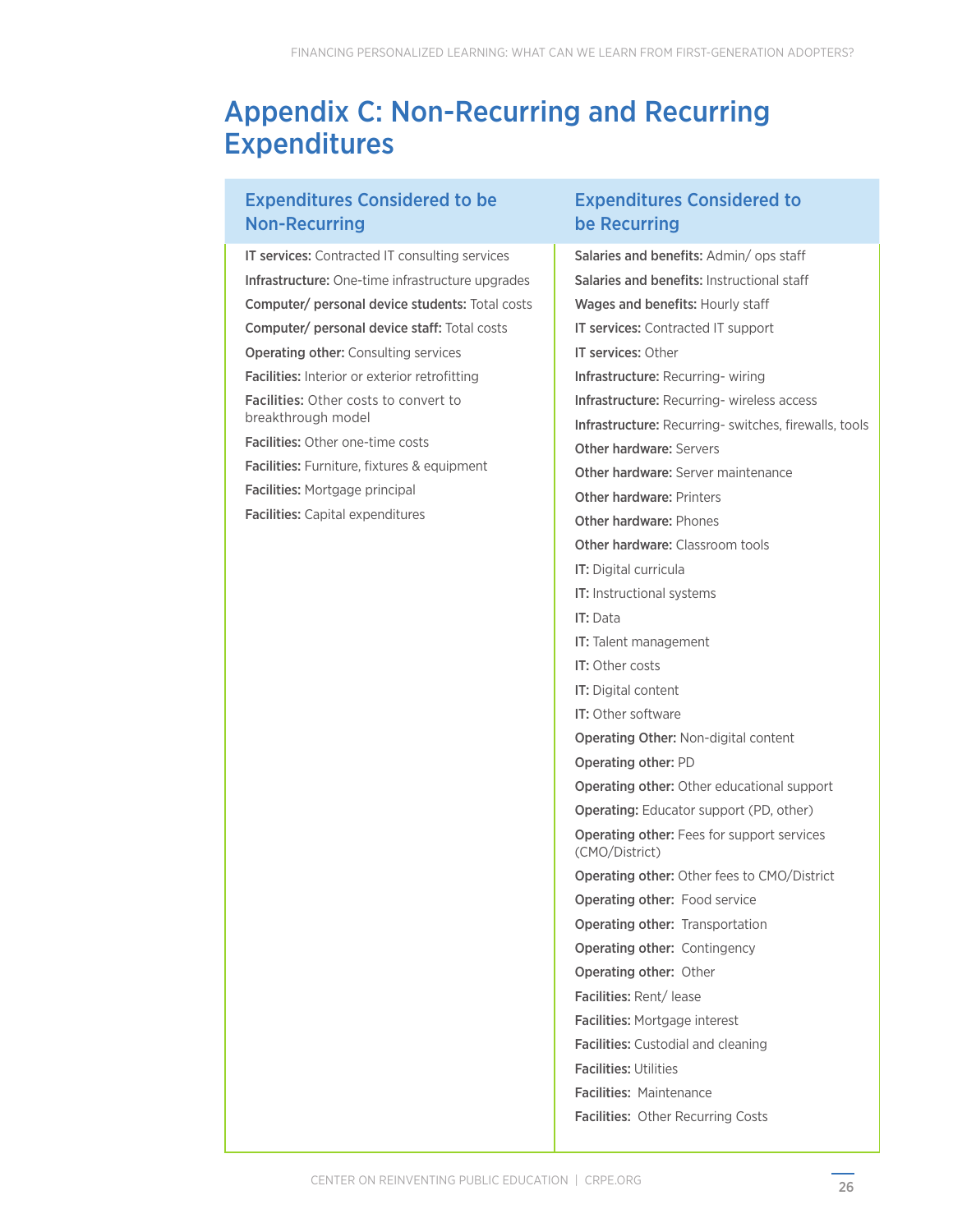# **Endnotes**

<span id="page-29-0"></span>1. [One such challenge is Baumol's Cost Disease, or an increase in salaries over time despite stagnant productivity in a](#page-5-0) [given field.](#page-5-0)

<span id="page-29-3"></span>[2. Another secondary school uses volunteers to provide each student with at least two hours a day of individualized](#page-6-0) [tutoring. In addition, every student has access to a Chromebook, which teachers and tutors use as tools to support](#page-6-0) [teaching and learning.](#page-6-0)

<span id="page-29-1"></span>[3. The school that did not open as a new school was a fully virtual school.](#page-6-0)

<span id="page-29-2"></span>[4. Thirteen of these interviews were with charter school leaders whose schools are located in seven states.](#page-6-0)

<span id="page-29-4"></span>[5. Calculated based on estimates of total 2013 revenue of \\$597,929,599,000 as reported by the](#page-7-0) *Public Education [Finances: 2013. Economic Reimbursable Surveys Division Reports Public Education Finances: 2013,](#page-7-0)* Educational Finance [Branch, June 2015. G13-ASPEF and the 2012-13 total enrollment as reported by U.S. Department of Education, National](#page-7-0) [Center for Education Statistics, Common Core of Data \(CCD\),](#page-7-0) *State Non-Fiscal Survey of Public Elementary/Secondary Education,* 2000-01 through 2012-13; and *[State Public Elementary and Secondary Enrollment Projection Model,](#page-7-0)* 1980 through 2024. See *[Digest of Education Statistics 2014,](#page-7-0)* [tables 203.20, 203.25, and 203.30.](http://nces.ed.gov/programs/coe/indicator_cga.asp#info)

<span id="page-29-5"></span>[6. When three years of data are available, the data are for the 2012, 2013, and 2014 fiscal years.](#page-4-0)

<span id="page-29-6"></span>[7. See Data, Methods, and Limitations section for a description of how we determined this sample, and Appendix A](#page-7-0) [for sample school characteristics.](#page-7-0)

<span id="page-29-7"></span>[8. All three of these schools were in the 2013 cohort. Two of the schools were district schools; the other was a charter](#page-8-0) [school.](#page-8-0)

<span id="page-29-8"></span>[9. This table provides data from the sample of 16 charter schools in the schools' first year of operation. Because many](#page-9-0) [schools in the sample are growing one grade at a time, enrollment numbers shown here are substantially lower than](#page-9-0) [they will be in several years, when schools in the sample reach their full enrollment.](#page-9-0)

<span id="page-29-9"></span>[10. Additionally, we interviewed seven district school leaders. District schools were ultimately excluded from the](#page-10-0) [study, but interview data with district school leaders contributed to our broad understanding of the successes and](#page-10-0) [challenges that school leaders have encountered while implementing PL.](#page-10-0)

<span id="page-29-10"></span>[11. Data in this study differ from the broader body of publicly available financial data in that the former are self](#page-10-0)[reported and the latter are prepared using somewhat different assumptions and for different purposes. For example, a](#page-10-0) [typical financial analysis of district schools estimates how much central spending on some expense \(e.g., professional](#page-10-0) [development\) was applied to a school by prorating the total spending to the number of teachers or students in the](#page-10-0) [school. In contrast, the self-report of professional development costs in our study reflect actual spending in the school](#page-10-0) [building.](#page-10-0)

<span id="page-29-11"></span>[12. That districts spend what they get isn't strictly true. Nationally, revenues exceed expenses by about \\$1,400 per](#page-10-0) [pupil. The gap between revenue and expense, however, is typically an artifact of accounting in which per-pupil](#page-10-0) [expense typically excludes expense for debt service.](#page-10-0)

<span id="page-29-12"></span>[13. The small sample of five schools for which we have a second year of expense data again reveals a significant but](#page-10-0) [smaller range of spending that aligns with the narrower range in revenue across this smaller sample.](#page-10-0)

<span id="page-29-13"></span>[14. IT costs include all spending on hardware, software, and tech infrastructure such as wiring, firewalls, and fees](#page-10-0) [related to internet access.](#page-10-0)

<span id="page-29-14"></span>[15. Spending on consultants equaled \\$428 per pupil in schools' first year of operation, calculated using year 1](#page-11-0) [enrollment.](#page-11-0)

<span id="page-29-15"></span>[16. The five schools for which we have a second year of operations data spent an average of approximately \\$134,000](#page-11-0) [on consulting services. Four of the five schools spent considerably more—the fifth school reported zero spending in](#page-11-0) [this category during its second year of operation.](#page-11-0)

<span id="page-29-16"></span>[17. This analysis excludes the virtual school in the sample, which does not serve students in a brick and mortar](#page-11-0) [building.](#page-11-0)

<span id="page-29-17"></span>[18. This excludes one charter school located in Newark, which reported that it spent 100% of its year 0 funding on](#page-11-0) [facilities.](#page-11-0)

<span id="page-29-18"></span>[19. The school spent nothing on facilities during its planning year and spent only 15% \(\\$270,400\) of its total expenses](#page-11-0) [on facilities during its first year of operation. By comparison, all other brick-and-mortar schools in the study spent an](#page-11-0) [average of 18.7% of their total expenses on facilities in their first year of operation.](#page-11-0)

<span id="page-29-19"></span>[20. Nationally, schools spend about 7.5% of their budgets on facilities. The NGLC schools in our sample spent about](#page-11-0) [16%.](#page-11-0)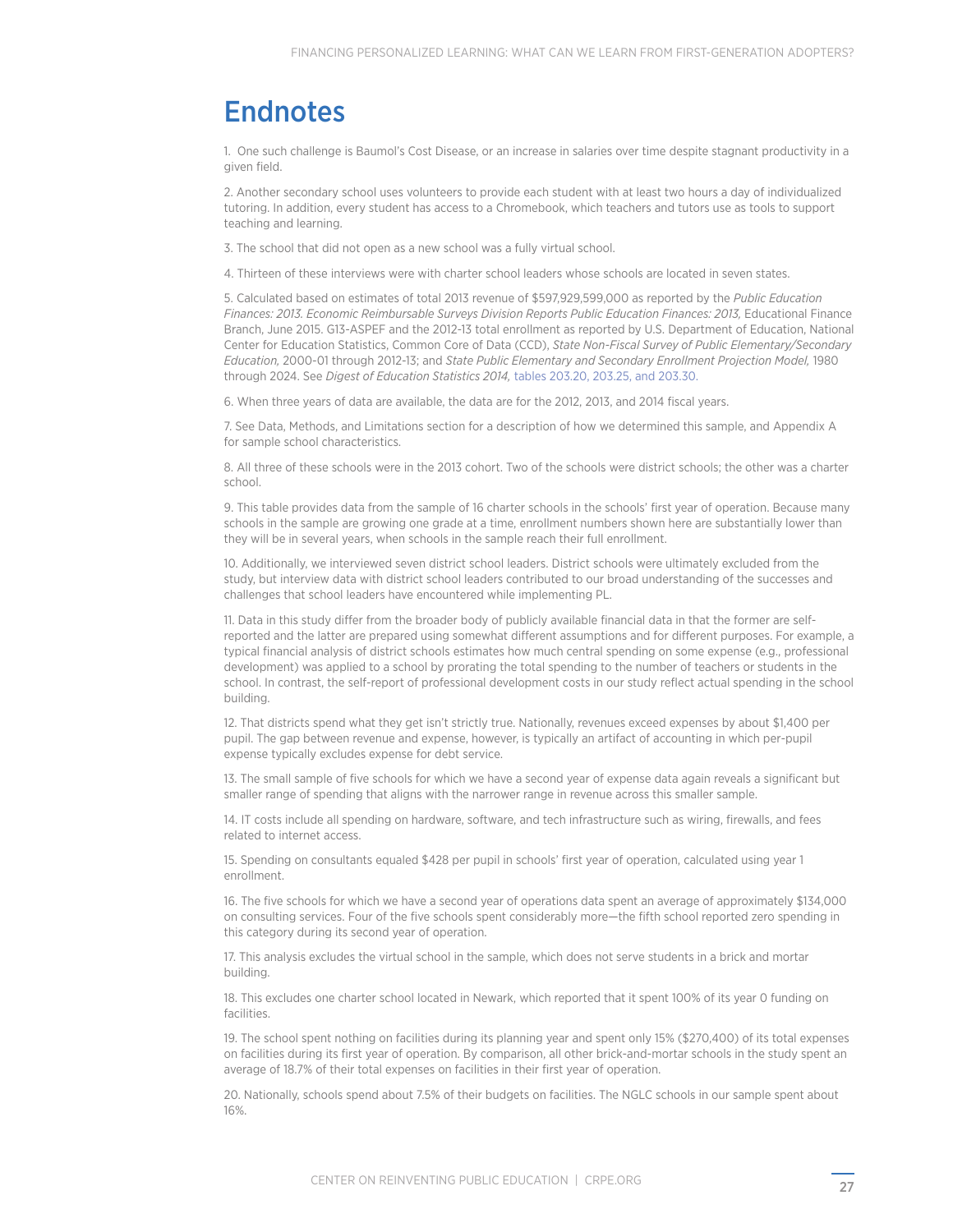<span id="page-30-0"></span>[21. Not all schools spent on student devices. This average only includes per-student device costs from those that did](#page-11-0)  [spend on student devices.](#page-11-0) 

<span id="page-30-1"></span>[22. Predictably, schools in their second year of operation spent less—on average, less than \\$6,000.](#page-11-0) 

<span id="page-30-2"></span>[23. The 2013 cohort spent more on facilities than operations during their planning year. In all other years and cohorts,](#page-12-0)  [schools spent more on operations than facilities.](#page-12-0) 

<span id="page-30-3"></span>[24. We used data from th](#page-12-0)e [U.S. Census Bureau American FactFinder](http://factfinder.census.gov/faces/tableservices/jsf/pages/productview.xhtml?pid=SSF_2013_SSF015.US52&prodType=table) [to sum federal, state, and local funding for](#page-12-0)  [the districts in which the NGLC grantee schools are located. These revenue data include Title I funds, nutrition,](#page-12-0)  [government formula assistance, transportation, other, local taxes, property taxes, and parent government](#page-12-0)  [contributions from 2013, the most recent year for which data are available.](#page-12-0) 

<span id="page-30-4"></span>[25. We estimate computer replacement rates to be once every four years, so we include one quarter of teacher and](#page-12-0)  [student computer costs in calculations of "launch" expenses.](#page-12-0)

<span id="page-30-5"></span>[26. All schools but the virtual school in our sample were new start schools.](#page-12-0)

<span id="page-30-6"></span>[27. We did not include in this analysis year 0 NRE data from one 2012 cohort school due to an error in data reporting.](#page-12-0)  [Full enrollment is defined as the total enrollment the school expects to reach once it has added all of the grades that](#page-12-0)  [it currently intended to enroll.](#page-12-0) 

<span id="page-30-7"></span>[28. These schools' per-pupil NRE equal \\$192 and \\$1,175, respectively, when calculated using projected full enrollment.](#page-12-0)  [We also recorded \\$105,000 in unspecified operating expenses.](#page-12-0)

<span id="page-30-8"></span>29. We consider *all* [costs incurred in the planning year to be NRE. This includes salaries and benefits because,](#page-13-0)  [although, those employees may continue to work at the school, their job description changes substantially when](#page-13-0)  [students enter the building. Notably, year 0 NRE drops to about \\$72,000 when we calculate it without salaries and](#page-13-0)  [benefits, as we do in subsequent years.](#page-13-0) 

<span id="page-30-9"></span>[30. These calculations exclude schools that reported spending in any of these categories to be 0% or 100% of their](#page-13-0)  [spending, as we presume this to be an omission or error in reporting.](#page-13-0)

<span id="page-30-12"></span>[31. Reporting of professional development \(PD\) spending did not differentiate between one-time PL training and on](#page-14-0)[going professional development. Because most schools provide PD on an ongoing basis, we classified PD expenses as](#page-14-0)  [recurring. However, we discuss PD costs in this section because we recognize that training and professional learning](#page-14-0)  [costs may be particularly high and important to consider during the launch phase.](#page-14-0) 

<span id="page-30-10"></span>[32. Per pupil, year 1 NRE totaled \\$326 when calculated using projected full enrollment, or \\$1,495 calculated using year](#page-14-0)  [1 enrollment.](#page-14-0)

<span id="page-30-11"></span>[33. The schools that spent on consultants in their second year of operation spent, on average, \\$167,000.](#page-14-0) 

<span id="page-30-13"></span>[34. Six of the seven schools in the 2012 cohort and six of the nine schools in the 2013 cohort fell short of their](#page-15-0)  [enrollment projections.](#page-15-0)

<span id="page-30-14"></span>[35. Many schools did, however, modify their projections after their first year of operation to bring their enrollment](#page-15-0)  [estimates closer to reality.](#page-15-0)

<span id="page-30-15"></span>[36. This number increases to 17.5% when only examining the six \(of nine\) charter schools in the 2013 cohort that](#page-16-0)  [under-anticipated their per-pupil salary.](#page-16-0) 

<span id="page-30-16"></span>[37. Median per-pupil \(considered at anticipated full enrollment\) retrofitting costs for those that incurred the expense](#page-16-0)  [were \\$30.](#page-16-0)

<span id="page-30-17"></span>[38. Suzanne Simburg and Marguerite Roza,](#page-16-0) *[Innovating Toward Sustainability: How Computer Labs Can Enable New](http://edunomicslab.org/innovating-toward-sustainability-computer-labs-can-enable-new-staffing-structures-new-savings/)  [Staffing Structures, and New Savings](http://edunomicslab.org/innovating-toward-sustainability-computer-labs-can-enable-new-staffing-structures-new-savings/)* ([Washington, DC: Edunomics Lab, Georgetown University, 2012\).](#page-16-0)

<span id="page-30-18"></span>[39. Ibid.](#page-16-0)

<span id="page-30-19"></span>[40. Ibid.](#page-16-0)

<span id="page-30-20"></span>[41. In addition to teachers, "instructional staff" includes paraprofessionals, coaches, and other instructors that may not](#page-16-0)  [be certified or work full-time.](#page-16-0)

<span id="page-30-21"></span>[42. We use median, rather than mean, in this analysis because one outlier school that preserved large class](#page-16-0)  [projections substantially pulled up the average. Projected student-to-instructional staff ratios for the first year across](#page-16-0)  [both cohorts equaled 15.7 and actual ratios equaled 13.3. The student-to-instructional staff ratio dipped below ten](#page-16-0)  [in four schools, and one school that relies heavily on young tutors fresh out of college has an instructional staff-to](#page-16-0)  [student ratio of 4.](#page-16-0) 

<span id="page-30-22"></span>[43. The school's actual student-to-teacher ratio in its first year of operation was 22, compared to its projected 21.](#page-16-0)  [Student-to-teacher ratios were predictably higher than student-to-instructional staff ratios, but the differences](#page-16-0)  [between projected and actual ratios were similar in magnitude: the median projected student-to-teacher ratio was](#page-16-0)  [20.4, the actual ratio was 16.8.](#page-16-0)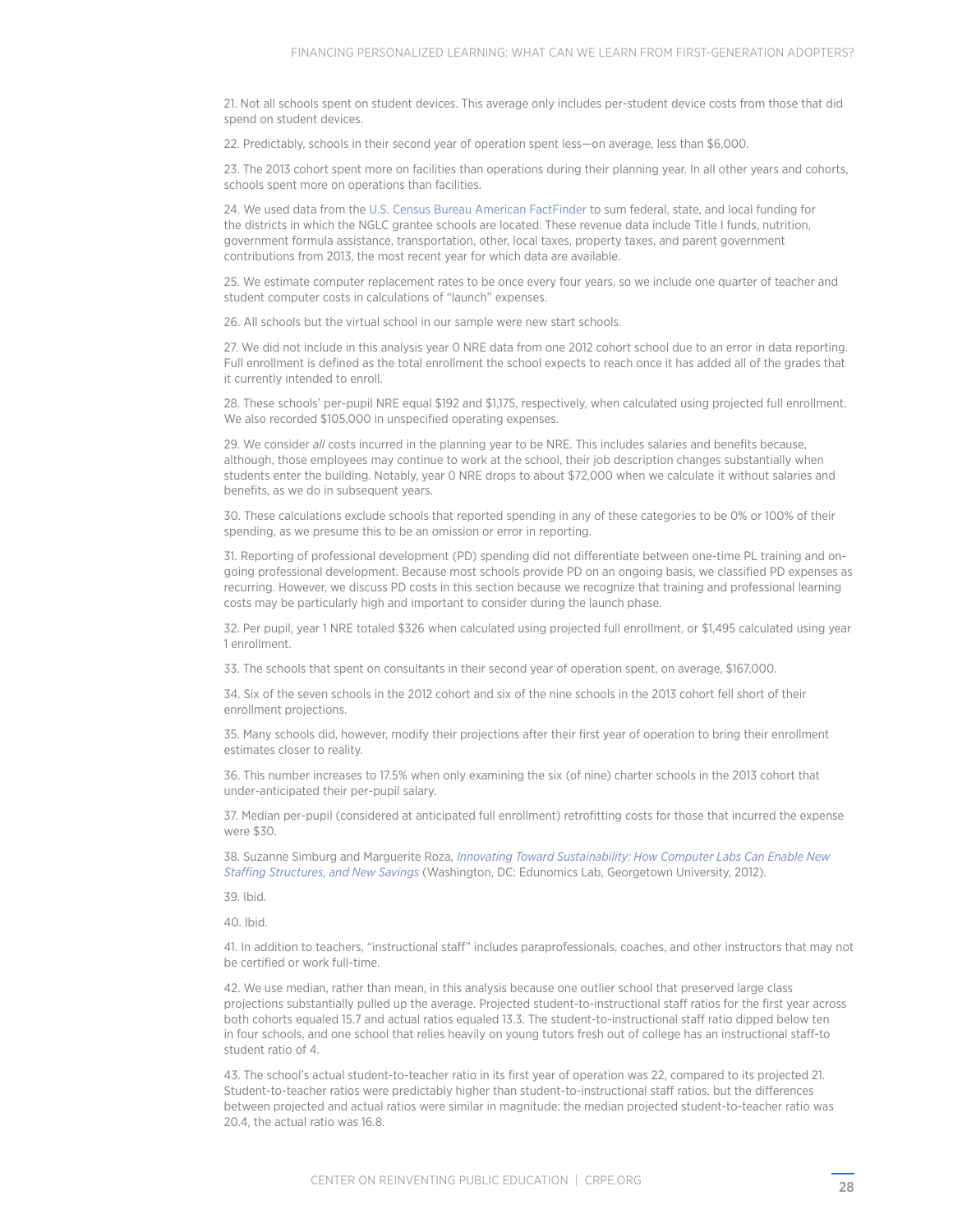<span id="page-31-0"></span>[44. Brian Greenberg, Leonard Medlock, Darri Stephens,](#page-17-0) *[Blend My Learning: Lessons Learned from a Blended Learning](http://www.blendmylearning.com/2011/12/06/white-paper/)  [Pilot](http://www.blendmylearning.com/2011/12/06/white-paper/)* [\(Oakland, CA: Envision Schools, Google, Stanford University D.School, 2011\).](#page-17-0) 

<span id="page-31-1"></span>[45. Student-to-instructional staff ratio was 25 and 26 in years 1 and 2 of operation, respectively.](#page-17-0)

<span id="page-31-2"></span>[46. Total software costs were calculated by summing reported values for: IT: Digital Curriculum, IT: Instructional](#page-17-0)  [Systems, Digital Content, and Other Software.](#page-17-0) 

<span id="page-31-3"></span>[47. In some cases, leaders negotiated special rates with vendors that were so rare that their contracts barred them](#page-17-0)  [from revealing the terms of these contracts. Given that vendors were motivated to work with these leading schools,](#page-17-0)  [however, means it is unlikely that subsequent schools could reap such benefits.](#page-17-0) 

<span id="page-31-4"></span>[48. The two highest-spending schools spent an average of 11.7% on technology in their second year of operation,](#page-18-0)  while the two lowest-spending schools spent an average of 3.88%. It is, however, important to remember that we only [have second operation year data for five charter schools.](#page-18-0) 

<span id="page-31-5"></span>[49. For a list of one-time and recurring expenses, see Appendix C.](#page-20-0)

<span id="page-31-6"></span>[50. There is some, but not complete, overlap between the 2012 cohort schools able to cover recurring expenses in](#page-20-0)  [year 1 and year 2.](#page-20-0)

<span id="page-31-8"></span>[51. When the school is closed because of inclement weather, teachers are expected to log onto the school's learning](#page-22-0)  [management system \(LMS\) by a specified time each morning to post assignments for the day, respond to student](#page-22-0)  [inquiries, monitor message boards, and provide instruction. The school requires student participation as well.](#page-22-0)

<span id="page-31-7"></span>[52. John F. Pane, et a](#page-22-0)l., *[Continued Progress: Promising Evidence on Personalized Learning](http://www.rand.org/content/dam/rand/pubs/research_reports/RR1300/RR1365/RAND_RR1365.pdf)* [\(Santa Monica: CA: RAND](#page-22-0)  [Corporation, 2015\).](#page-22-0)

<span id="page-31-9"></span>[53. Calculated based on estimates of total 2013 revenue of \\$597,929,599,000 as reported by the](#page-25-0) *Public Education*  [Finances: 2013. Economic Reimbursable Surveys Division Reports Public Education Finances: 2013,](#page-25-0) Educational [Finance Branch, June 2015. G13-ASPEF and the 2012-13 total enrollment as reported by U.S. Department of Education,](#page-25-0)  [National Center for Education Statistics, Common Core of Data \(CCD\), "State Non-fiscal Survey of Public Elementary/](#page-25-0) [Secondary Education," 2000–01 through 2012–13; and State Public Elementary and Secondary Enrollment Projection](#page-25-0)  Model, 1980 through 2024. See *[Digest of Education Statistics 201](#page-25-0)4,* [tables 203.20, 203.25, and 203.30.](http://nces.ed.gov/programs/coe/indicator_cga.asp#info)

<span id="page-31-10"></span>[54. This table shows combined per-pupil public and private revenue from the NGLC schools in their first year of](#page-26-0)  [operation. The district comparison shows 2013 average per-pupil public spending in the districts in which the NGLC](#page-26-0)  [schools are located.](#page-26-0)

<span id="page-31-12"></span>[55. Because the virtual "School P" is not geographically based, this district comparison refers to the district in which](#page-26-0)  [the school is headquartered.](#page-26-0)

<span id="page-31-11"></span>[56. These funds were not uniformly distributed among schools. The sum of all of these funds allocated to the 16](#page-26-0)  [sample schools in their first year of operation divided by the sum of total revenue across the schools that year is 5.8%.](#page-26-0)

<span id="page-31-13"></span>[57. Notably, per-pupil private funding reported by the 16 charter schools included in this report was five times as large](#page-27-0)  [as in the six district schools that we excluded from our analyses.](#page-27-0)

<span id="page-31-14"></span>[58. This figure was calculated by dividing the average per-pupil private revenues in the schools receiving over \\$6,000](#page-27-0)  [per pupil in private funds and by the average total revenue in these schools.](#page-27-0)

<span id="page-31-15"></span>[59. Additionally, two of the six district schools that we excluded from our broad sample received state grants.](#page-27-0)

<span id="page-31-16"></span>[60. One-time public grants for the 2012 cohort of schools for which we have two years of operational data fell from](#page-27-0)  [an average of \\$327 per pupil in schools' first year of operation to \\$151 per pupil in schools' second year of operation.](#page-27-0)  [The average amount of per-pupil private funds received by these schools in their first year of operation was \\$4,571. In](#page-27-0)  [their second year of operation this number was \\$2,217.](#page-27-0)